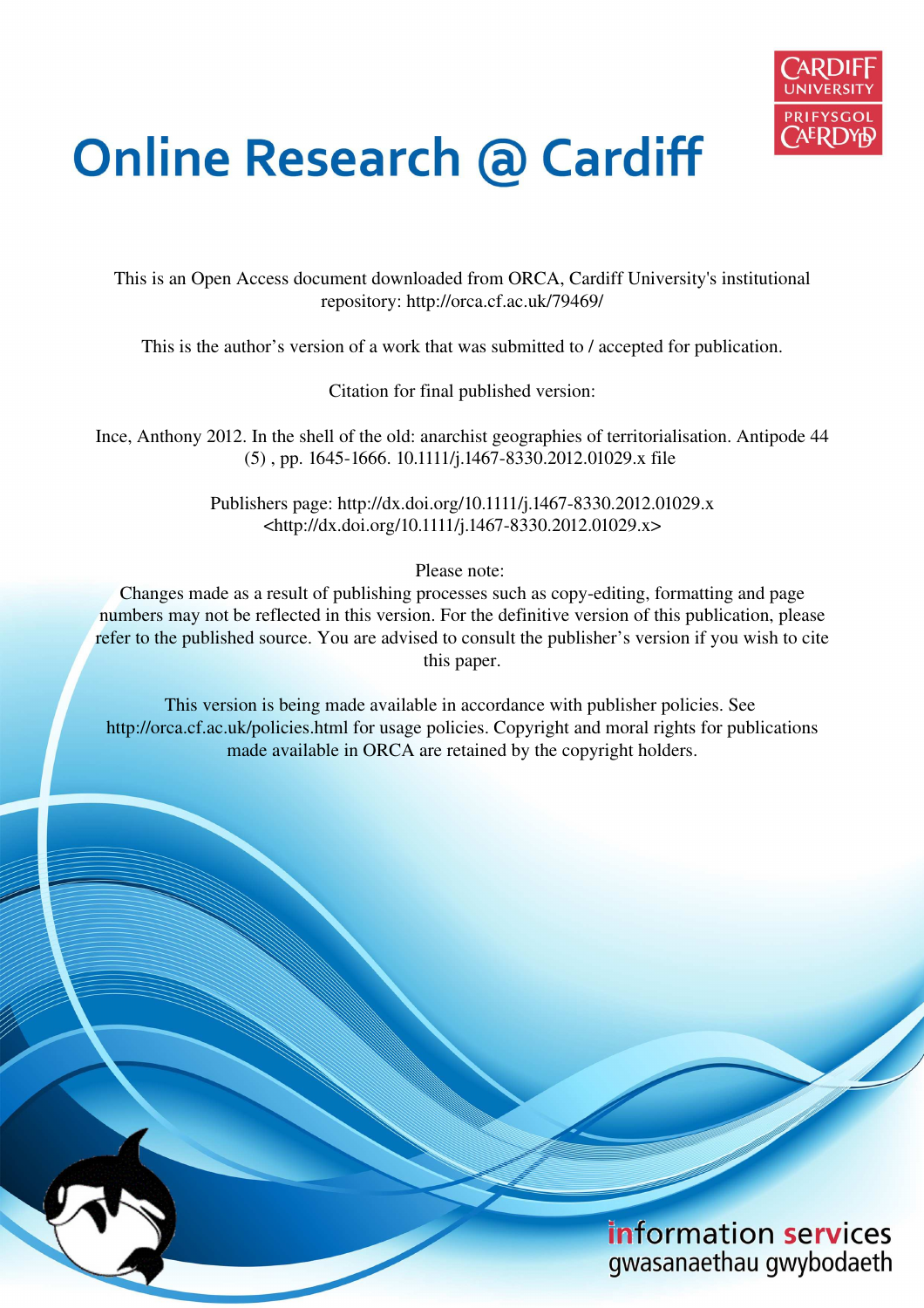2

6 7 8

34

|        | <b>ANTI</b> | anti 1029   <b>Dispatch:</b> 7-17-2012   <b>CE:</b> N/A |                    |
|--------|-------------|---------------------------------------------------------|--------------------|
| aptara |             | Journal   MSP No.   No. of pages: 21                    | <b>PE:</b> Kirsten |

## **In the Shell of the Old: Anarchist Geographies of Territorialisation**

### **Anthony Ince**

*School of Geographical and Earth Sciences, University of Glasgow, Glasgow, UK; anthony.ince@glasgow.ac.uk*

**Abstract:** This paper applies an anarchist approach to ongoing debates on the politics, nature and function of territory. Recent work in geography has problematised dominant modes of territory, but has stopped short of a systematic critique of how statist spatial imaginations and practices reproduce and perpetuate the dominance of both capitalism and authority in society. In this paper, I deploy anarchist thought and practice to argue that territory must be viewed as a processual and contested product of social relations. This is linked to the notion of prefiguration; a distinctive concept in anarchist thought and practice embedding envisioned future modes of social organisation into the present. Using examples from fieldwork with anarchist-inspired groups, I explore anarchist prefigurative politics as a means to re-imagine how practices of territorialisation and bordering might be deployed as part of a broader project of social transformation.

**Keywords:** anarchism, territory, bordering, relations, prefiguration

It is plausible to suggest that the minor but notable resurgence of anarchism in radical geography in the 1970s was, in part, a response to impoverished binary discourses between the globalising market-capitalist states of the West and the "socialist" bureaucratic-capitalist states of the Soviet Bloc. Geographers of a radical persuasion recognised that neither option offered a genuinely liberatory political project; instead, scholars writing in *Antipode* (eg *Antipode* 1978) explored the possibilities of anarchism as a socialism that offered both liberty and equality. Although anarchism offered a radically different political imagination in the Cold War years, it also offered an alternative *spatial* imagination, constituted by a careful unpacking of the capitalist and authoritarian organisation of society.

36 37 38 39 40 41 42 43 44 45 46 47 48 If political geography in the 1990s, the decade following the fall of the USSR, was characterised in part by an excited exploration of all things "borderless", "deterritorialised" and "global" (see Brenner 2003), then the 2000s have been driven partly by a reaction against this laissez-faire triumphalism, asserting the enduring importance of bureaucratic and politico-institutional territories such as states (eg Gritsch 2005). There now exist tensions between globalised and transnational flows of bodies, culture and economy, and the "lines on the map" that regulate these flows. Much like the dilemma faced by radical geographers in the 1970s, we are thus offered a "choice": either we draw from the "borderlessness" hypothesis—asserting the triumph of global capitalism over territory—or we emphasise the enduring centrality of the state—implying that state-led regulatory governance is the only other territorial category next to a deterritorialising global free market. Given this impoverished binary—even if we accept that both approaches contain an element of truth and are not so clear cut—it is not surprising that debate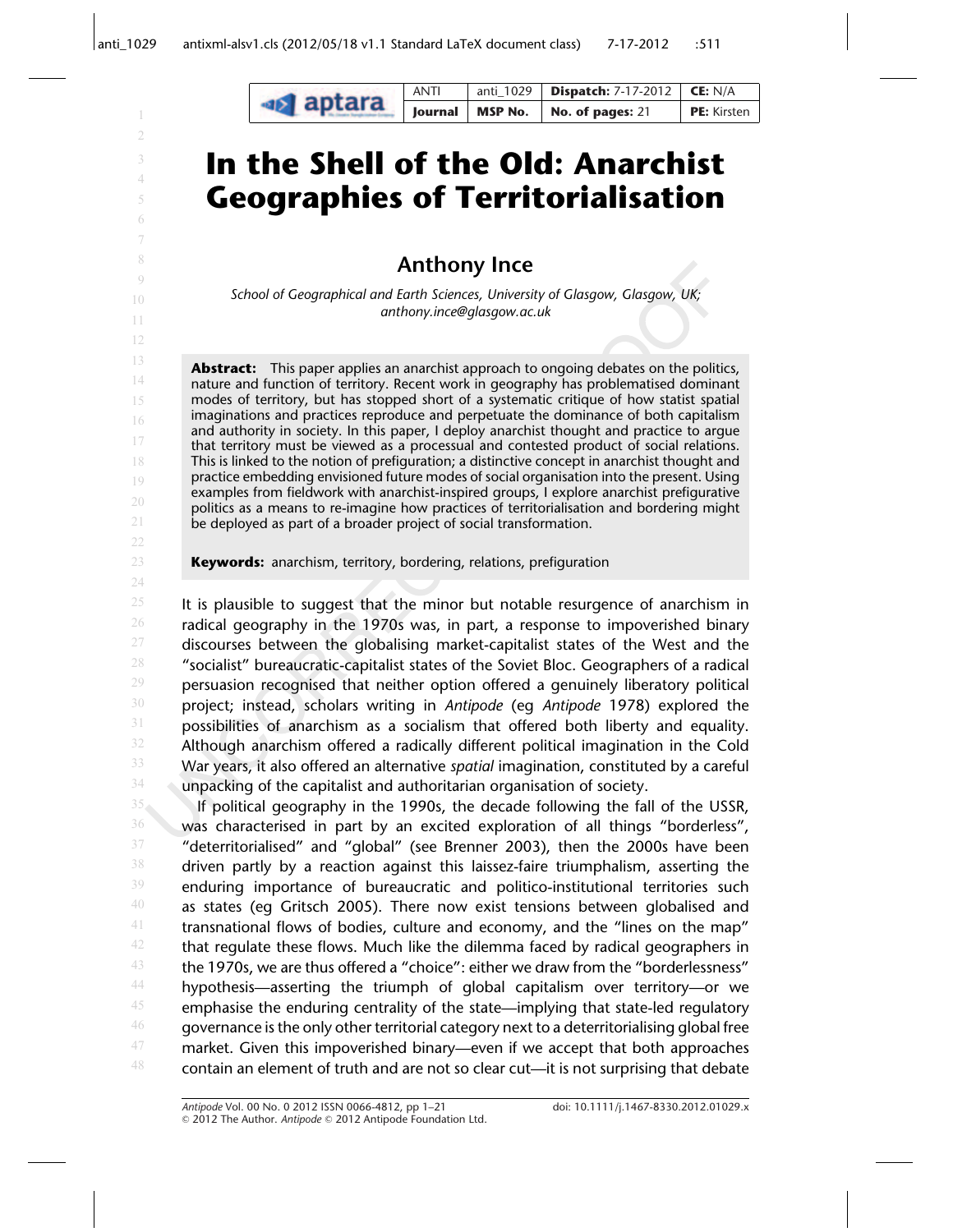over the nature and function of territory as a geographical phenomenon has reemerged in recent years.

5 6 7 8 9 10 11 12 13 14 15 16 17 Whatever our misgivings about the "borderlessness" hypothesis, the increasingly connected world has certainly destabilised the certainty of territory, both among elite policy-makers and business, and within popular discourses (Reid-Henry 2010). Neoliberalisation and the opening up of global markets, as well as intensifying the modes and level of exploitation that take place through capital accumulation, has been a major driving force in the disruption of territory as a factor in political economy, culture and identity (Flint 2002). The enduring importance of supranational institutions, such as the European Union, likewise continue to disrupt (ostensibly state-oriented) treatments of territory as an exclusive, sovereign spatial unit (Leitner 1997). Although these supra-national bodies are co-ordinated and populated by state actors, growing reactions from the political right against their powers demonstrate the strain that they can place on national identity (Koefoed and Simonsen 2007).

18 19 20 21 22 23 24 25 26 At the same time, however, the forms of regulation and discipline within and between states and territories have also intensified, with the increasingly aggressive protection of state borders in the face of a sense of growing vulnerability of their territorial integrity (eg Gill 2010). Increasingly sophisticated state disciplinary and surveillance mechanisms also ensure that everyday life remains highly structured by territorial parameters and technologies. The enduring presence of territorial state apparatus and the ongoing march of globalisation thus demand of us a nuanced treatment of territory that pays close attention to the intersections of, and tensions between, a range of territorial dynamics.

27 28 29 30 31 32 33 34 35  $36 -$ 37 38 This paper discusses how an anarchist treatment of territory might help us to re-cast territory as a tool of political praxis produced and contested chiefly through *relations*. The idea of territory, imbued as it is with undertones of statism and authoritarian control, is anathema to most anarchists, and it is likely that the participants in the empirical sections would be wary of using such terms. However, rather than eschewing the concept altogether, I contend that not only is territory compatible with an anarchist framework but it also provides opportunities for political action. By mobilising an anarchist critique of the interlinked system of capital and authority, and proposing a "prefigurative" understanding of territory, we have opportunities to theorise territory, and related processes of territorialisation and bordering, in a way that opens up our spatial and political imaginations to radical alternatives.

39 40 41 42 43 44 45 46 47 48 The rest of the paper is divided into five sections. The next section considers some key academic theorisations of, and debates over, territory. Developments in geography noting the processual notions of *territorialisation* and *bordering* are useful in unpacking the dynamics of territory in practice. The following section introduces anarchist theory and spatial imaginations, and I draw out the implications of autonomous and prefigurative anarchist principles for our understanding of territory. After a short introduction to the case studies and methodology, the final substantive section explores the territorial practices of three anarchist-inspired groups in the UK. I argue that these support an anarchistic approach to territory that is processual, contested and produced through the prefigurative reconstitution of social relations.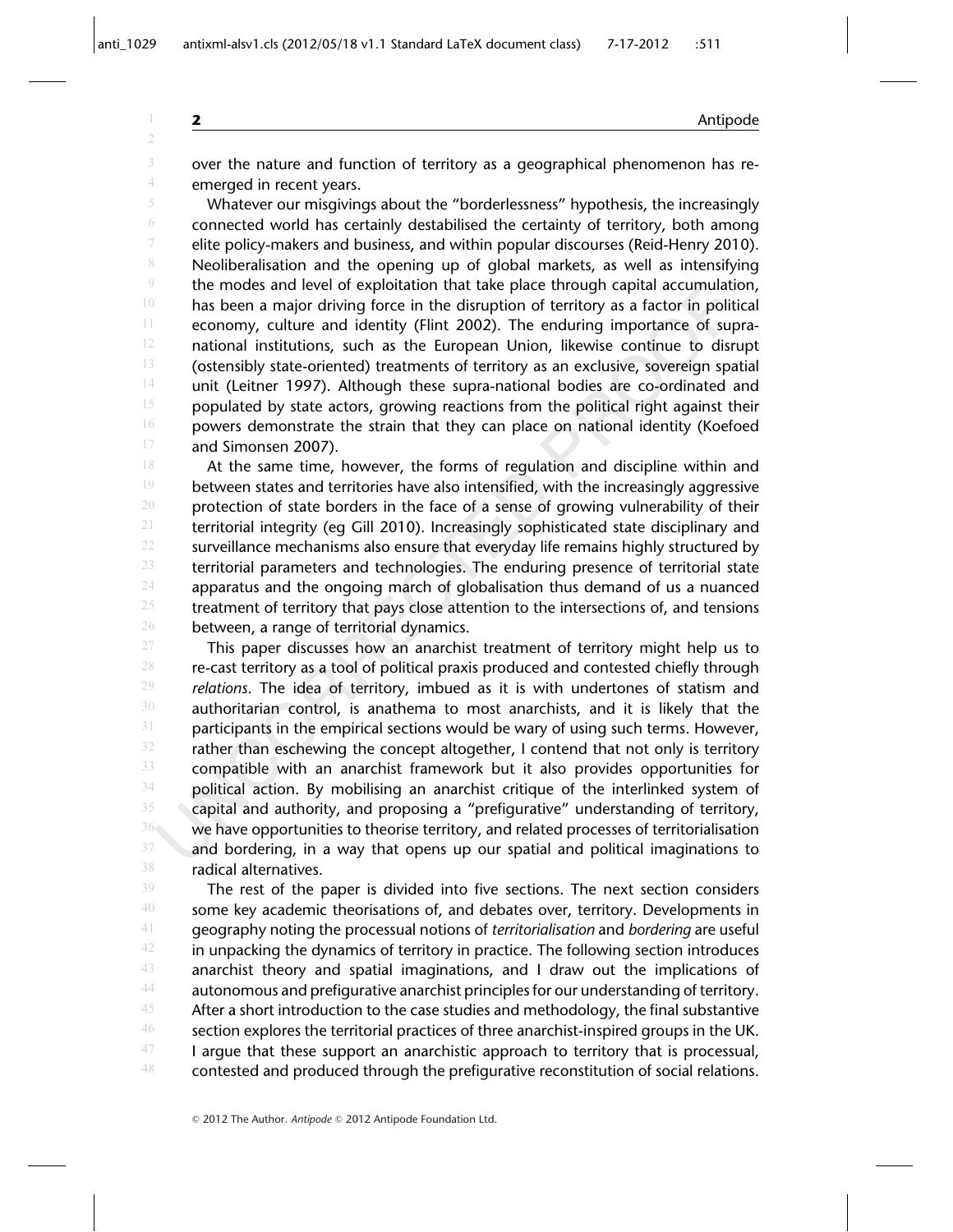They are indicative of an understanding of territory that need not be static, defensive or reactive. In the concluding section, I argue that these insights have significance not only for academic debates but also for practical action for social change that refuses the false binary between bureaucratic state regulation and global capitalist deregulation.

### **Geographical Engagements with Territory**

#### *Territory: An Elusive Term*

13 14 15 16 17 18 19 20 22 23 In his classic work on territory, Gottman (1973: ix) lamented that "although much speech, ink, and blood have been spilled over territorial disputes", there was "amazingly little" academic interest in territory. Since the emergence of globalisation studies, there has been a growing literature on the nature and politics of territorial practices and institutions. In one recent overview, Antonsich (2009) identifies three primary ways in which social scientists have sought to engage with territory. Two approaches understand territory as a biological or anthropological concept, both of which underpin an essence of territory that is naturalised into social interactions. These have tended to identify territory as a spatial phenomenon imbued with unequal power dynamics through an (often imposed) territorial imagination of authenticity and belonging.

24  $25$ 26 27 28 29 31 33 The third approach discussed by Antonsich concerns territory conceived as a politico-institutional space, which is arguably the most established conception of territory in contemporary geography. This refers to territory as a spatial concept linked to bounded systems of governance, through which a governing body and its various bureaucratic and coercive apparatuses regulate and control those settled in, or passing through, a defined geographical region. This approach to territory has been the one most readily identified by scholars as a target for deconstruction on the basis of the growing anxieties and complexities of territory in a globalised world, with multiple spatialities that transcend or disrupt politico-institutional territories such as the state (eg Agnew 1994; Debrix 1998; Massey 1994).

In light of the exploration of new conceptions of territory through neo-Foucauldian and Deleuzian poststructuralisms (eg Dewsbury 2011) the notion in political geography, following Gottman (1973), that territory is a functional partition of space into containers for the ease of governance and administration has undergone profound scrutiny. Although it is accepted in poststructuralistinfluenced work that "[t]he frame is what establishes territory" (Grosz 2008:11), these approaches indicate that territory as a concept and practice is contestable, historically contingent and in flux. Indeed, Deleuze's thought on territorialisation suggests that it is actually a form of *stagnation* within fluid processes of assemblage (Deleuze and Guattari 1988; Legg 2011).

44 45 46 47 48 Neo-Foucauldian work on governmentality has sought to explore the ways in which technologies of control enacted through politico-bureaucratic structures also operate through the shaping of attitudes, knowledges and relationships in territories, rather than simple coercion (eg Flint 2003; Murdoch 1997). In rendering territories "governable" from a distance in a way that is enacted by *both* institutional structures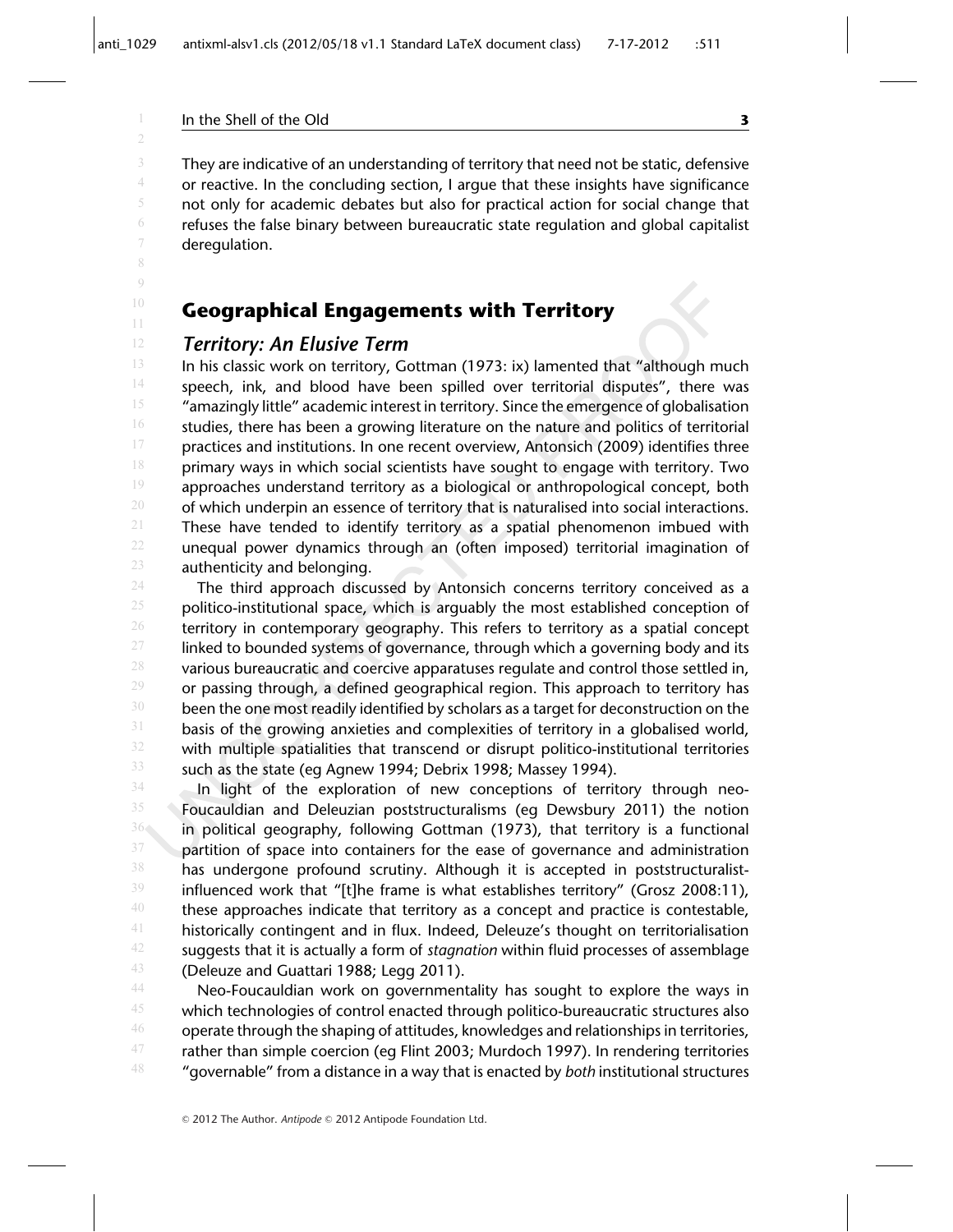11

13

15

24 25

*and* social practices, it is possible to imagine territory as not so easily divisible between social and institutional spheres. Although poststructuralist scholars have progressed our understanding of the contested spaces of governance, the area currently lacks an emphasis on empirical political-economic work concerning the state and capital, as well as non-state actors (Rose-Redwood 2006).

10 12 14 16 17 18 23 26 Following scholars of governmentality, I consider territory in a way that seeks to avoid divisions between social and institutional imaginaries, preferring to follow Painter (2010) in conceiving of territory as a unitary effect of social interaction based on (aspirations to) contiguity, continuity and boundedness. Division of territory into separate spheres risks positioning social life as separate or independent from the institutions that govern it. Instead, it is productive to think about these social and institutional elements of territory as interrelated, co-constitutive currents that run through multiple processes of territorialisation. Organisation studies literatures have repeatedly warned against perceiving institutions as external to social relations and practices, emphasising the fragile and contested reality of outwardly stable institutions (eg Doolin 2003; Oswick, Keenoy and Grant 2000). If we understand *institution* not simply as a static, bureaucratic structure but as operating through an everyday "pattern of human relations" (Neilson and Rossiter 2006:397), then institutional and social spheres of territory become rather blurred. Indeed, geographers have made similar observations about the state, noting how we must "contemplate the social relations within which the nation-state is enacted" (Mountz 2003:624; cf Painter 2006). The institution thus operates through a structure of social relations, activities and processes. This subject is explored in more depth in the empirical sections of the paper.

#### *Beyond Statism: Territory as Diverse and Processual*

The overriding conception of territory has hitherto engaged with the state as a sovereign territorial space. This emphasis on the state has arguably reproduced broader state-centric spatial imaginaries and knowledge production paradigms:

The role of states as significant centres of symbolic power in modern societies is not without consequences. One of these is that much social scientific knowledge is still discursively related to the state ... Among the "statist" discursive limits [is] the conception of "society" as a territorially confined unit defined by the national state (Häkli 2001:417).

Agnew (1994), similarly, argued that an enduring assumption of international relations scholars and some geographers—the so-called "territorial trap"—was the conflation of the state and territory. The historical context provided by scholars such as Häkli (2001) demonstrates the powerful nexus of state and scholarship in the constitution of our understandings, in this case, of territory. Emphasising the historically contingent nature of territory and its uses, Elden (2010:757) likewise argues that territory "must be conceived as a historically and geographically specific form of political organisation and political thought". For Elden, although he only engages with Western philosophy, the concept of territory pre-dates the state as we know it, and thus that nascent states in fact appropriated and re-cast the concept for their mode of governance.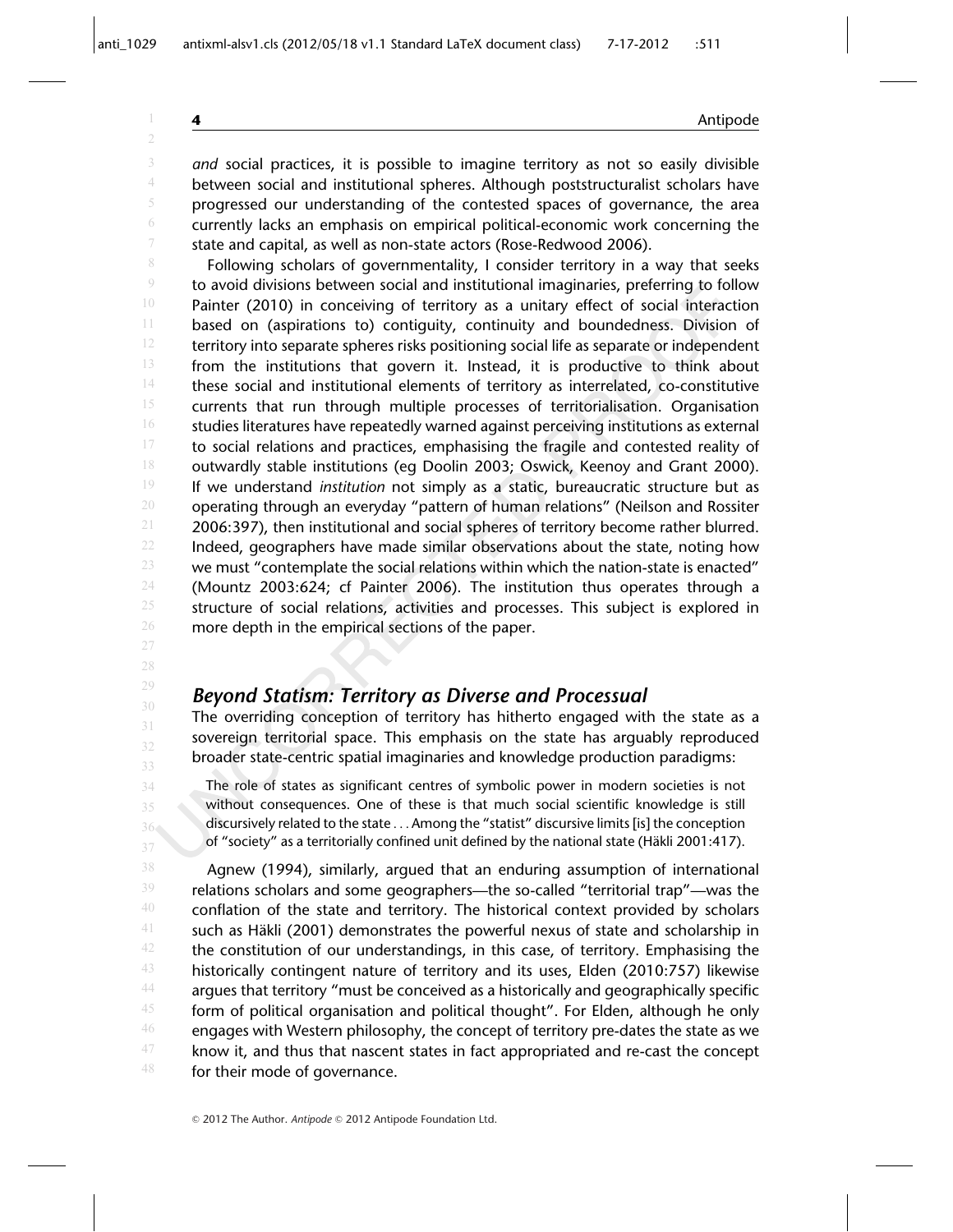1 2

15 16 17

3 4 14 As such, it is important to note how territory is produced, reproduced and contested over time by competing political and spatial imaginaries. One key means through which scholars have sought to position territory as generated out of such processes is through various notions of *territorialisation*. Early scholarship on globalisation often referred to the "deterritorialisation" of society as the process of removing territorial demarcations such as borders and state regulatory functions to the movement of goods, capital and services around the globe (Taylor 1996), along with the "enmeshing" ( $\acute{o}$  Tuathail 1998:85) of states into supra-national institutions. In turn, scholars of globalisation have identified the deterritorialisation of phenomena such as identity and belonging (eg Papastergiadis 2000; Roy 2004). Geographers have investigated a range of phenomena that have at least in part developed alongside or out of this perceived deterritorialisation, including transnational communities, outsourcing, migration, unstable electoral patterns and a range of geopolitical dynamics (Behr 2008; Brun 2001; Hudson 2000; O Tuathail ´ 1998).

18 19 20 22 23 24  $25$ 26 27 The social and cultural anxieties produced by this fragmenting process of deterritorialisation have often been articulated, politically, through spatial practices that can be understood as efforts to *re*territorialise. Alongside state efforts to reterritorialise through the re-scaling of governance (Brenner 1999), the rise of the far right in Europe, for example, can be seen as a search by some, in the face of perceived ethnic and social fragmentation, for the re-establishment of a lost sense of homogeneous and territorially bounded, "authentic" community (Ince 2011). However, the articulation of reterritorialising politics is not necessarily reactionary, and more progressive forms of place-based politics that engage with global processes may also enact or propose reterritorialisations (eg DeFilippis 2001).

28 29 31 33 34 35 36 37 38 39 40 41 42 43 44 45 46 47 48 The binary of deterritorialisation and reterritorialisation, however, is problematic. Rising levels of defensive and reactionary assertions of place-based politics teach us to be wary of fetishising place and local territories as containing unproblematic sources of alternatives to globalised capitalism (eg Laurie and Bonnett 2002; Bonefeld 2004). A deeper concern with the de/reterritorialisation binary is that it arguably closes down the myriad processes of territorialisation into two distinct "directions". In doing so, scholars may fail to grasp the ways in which territory is made and re-made through practice. As O Tuathail (1999:143) argues: "[i]t is not simply that there is no ´ de-territorialisation without re-territorialisation, but that both are parts of ongoing generalised processes of territorialisation". In this sense, it is worth noting scholarship of complex geopolitical regions such as Palestine–Israel (Yiftachel 2006) and Tibet (McConnell 2010) that emphasises the contested nature not only of territory as a disputed area of land but also as something that is imbued with political, cultural or symbolic meanings, contested through practices and relationships that are not necessarily located within the territory in question. Allen and Cochrane (2007:1171) have argued that territory is not always bounded in a conscious or deliberate manner, with even powerful actors being "lodged" within territories or regions in ways that are not of their choosing. Thus we must understand territorialisations as ongoing, uneven and contested processes associated with a range of powerful forces that are not solely or necessarily linked to the dissolution (deterritorialisation) or assertion (reterritorialisation) of territory itself. Instead, we must view territorialisation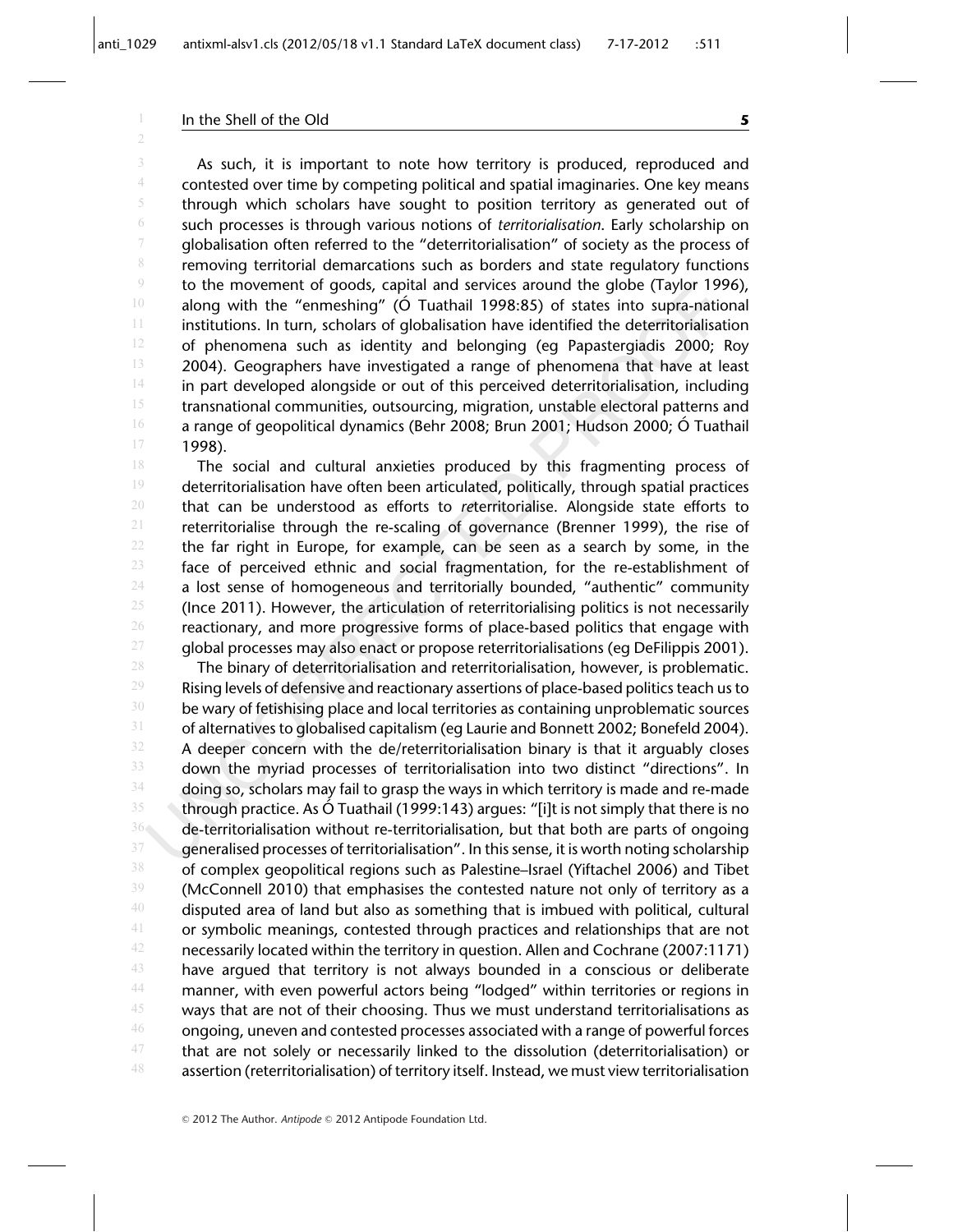as a process constituted by diverse territorial practices that are not easily identifiable as "good" or "bad", but are infused with multiple political, cultural, economic and social trajectories and intersections (cf Marston 2000; Valentine 2007).

6 7 8 9 10 11 12 13 14 15 16 17 18 19 20 21 22 Much like this processual, contested notion of territorialisation, other categories related to territory have also been increasingly viewed as a process. Bordering has become an increasingly standard term, denoting "the spatial strategic representation of the making and claiming of difference" (Berg and Van Houtum 2003:2). Not only, however, does bordering assert difference, much like territorialisation, it is a powerful mechanism through which groups solidify, define and defend (various perceptions of) sameness or common purpose. For example, a number of geographers have demonstrated how state border regimes have been increasingly tightened and immigration discourses have become increasingly important as discursive and regulatory controls in the constitution of a sense of "national identity" (eg Gill 2010; McDowell 2009). Sociologists of race, likewise, consider the ways in which practices of ethnic identity negotiation are simultaneously produced through assertions of diversity within "the nation" and adversity towards those beyond its borders (eg Fortier 2008). In these examples, bordering is undertaken not only through technologies of physical separation but also through internal mechanisms of identity formation as a mode of social control *within* state territories.

23 24 25 26 27 28 29 30 31 However, it is simplistic to suggest that all borders are negative in all contexts. As some have noted, certain kinds of borders can act as facilitators as well as preventers (eg Newman and Paasi 1998; Timothy 1995). Even among anarchists, whose politics reject the legitimacy of *state* borders, there is a tacit recognition that bordering practices—of group membership, for example—can be useful and sometimes necessary, echoing the suggestion that "there is nothing *ipso facto* regressive about bounded spaces" (Antonsich 2009:796; cf Castree 2004). As partly a tool of territorialisation, bordering offers an important means of understanding how territorialising processes take place through everyday practice.

32 33 34 35  $36<$ 37 38 39 40 41 42 43 44 45 46 47 48 While there is a growing body of work concerning the bordering practices of cultures and identities (Madsen and Van Naerssen 2003; Van Houtum, Kramsch and Zierhofer 2005; Vila 1999), there is far less that discusses the role of bordering in the constitution and mobilisation of political subjectivities. Those works that do engage with this subject are instructive, and emphasise how bordering practices need not always take place *at* the border itself (eg Bigo and Guild 2005). Bordering provides us with a possible means of interrogating the ways in which groups develop—consciously or otherwise—their particularity and identity, territorially, such as through citizenship (cf Fuller, Kershaw and Pulkingham 2008). Much like the contested processes of territorialisation, bordering also emphasises the processual, everyday constitution of subjectivities and identities, located in particular places and demarcating certain physical or symbolic territories. Although identity is the most prominent product of bordering practices it can also be a facet of spatial strategy in political organisation, and literature to date tends not to foreground this issue (cf, however, Jamoul and Wills 2008). In the remainder of this paper, I sketch an anarchist approach to territory that foregrounds bordering as a legitimate spatial strategy that refuses and moves beyond a statist-capitalist framework for understanding the role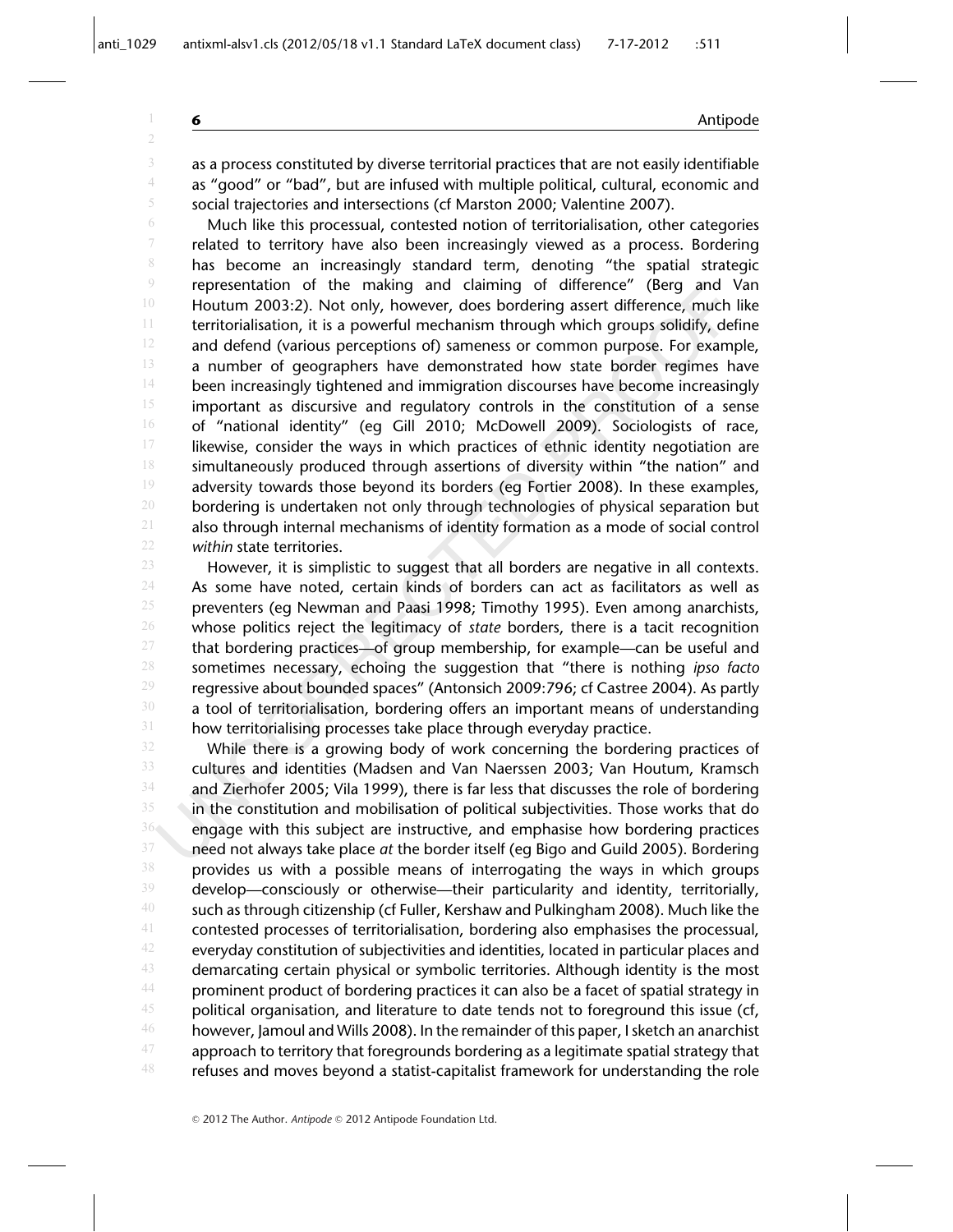43

45 46 47 and nature of territorial practices, and that can produce emancipatory spaces in the process.

#### **Anarchism, Territory and Social Relations**

#### *Territory and the Anarchist Spatial Imagination*

10 11 12 13 14 15 16 17 18 19 20 22 23 I now turn to an explicitly anarchist engagement with territory. First, I undertake a brief consideration of anarchist theory and strategy, and the spatial imagination that is produced through it. Anarchist thought is incredibly varied, and in this paper I focus on arguably the most popular and well known of anarchisms. Anarchist communism is a strand of communist thought that, although it has origins in the early nineteenth century (see Marshall 1993), emerged as a distinct school of thought and action after the 1872 split between the anarchists and Marxists in the First International. Anarchist-communists tend to agree with Marxists in the sense that society is divided between the vast majority—workers, unemployed, homemakers, etc—and a tiny minority who govern our lives and live off the proceeds of our activity (eg Berkman 1942 [1929]). However, anarchism has developed a distinctive political philosophy that has profound implications for the way we view territory. Two key principles guide anarchism: the critique of authority and the idea of prefiguration.

24  $25$ 26 27 28 29 31 33 The critique of authority arguably sets anarchism apart from most other socialist philosophies. Anarchists note how power structures and relations in society produce and perpetuate inequality. Inequality, for anarchists, does not simply (or even primarily) stem from economic inequalities but is often most clearly manifested as such. Crucially, inequality of opportunity to live a free and fulfilling life is perceived by classical and contemporary anarchists alike as an entirely separate sphere of injustice from economic injustices, although they are clearly linked (eg Rocker 2004 [1938]; Sheehan 2003). Thus, the critique of authority is at once an empirical analysis and an applied moral theory advocating "a new sense of right" (Rocker 2004 [1938]:80).

Authority is conceived as an asymmetrical power relation which operates through social relations and institutional structures to produce and perpetuate inequality (McLaughlin 2007). Classical anarchists referred to the notions of "liberty" or "freedom" as the phenomenon constitutive of society without authority (eg Malatesta 2001 [1892]). However, contemporary anarchists have developed the term "autonomy" from its Italian Marxist origins, which implies more strongly the positive freedoms and collectivity of anarchism (eg Garland 2010), and distances itself from the lexicon of the free-market "libertarian" right.

42 44 48 The state is the central institution of authority, claiming a monopoly of violence over a certain territory. The state is understood as an apparatus for supporting, regulating and perpetuating unequal capitalist relations in society, which, in turn, entrench and strengthen authoritarian institutions such as the state by disempowering the majority relative to a privileged elite. This does not only link the bourgeois state to the enduring presence of capitalism, but it also foregrounds authority as the definitive marker of power in present society. Authority is conceived by anarchists as an unequal relationship that represents the illegitimate expression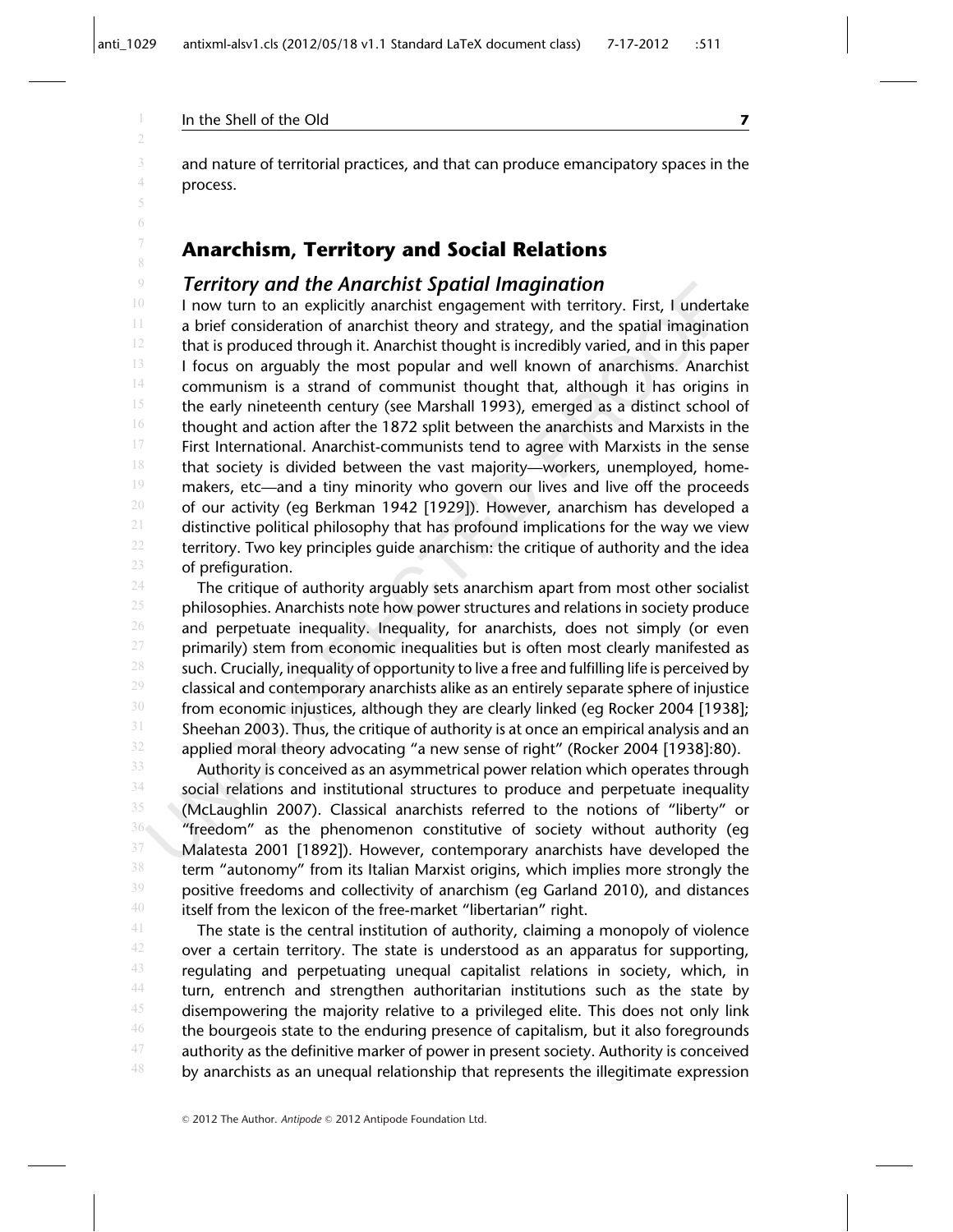3 7 8 9 10 11 of coercive power relations, through which human freedoms are constrained and material inequalities perpetuated and intensified (McLaughlin 2007). As such, it is distinct (at least ontologically) from questions of expertise, knowledge or experience. Authority stands separate from (but nonetheless necessarily linked to) the class struggle, as its own distinct sphere of oppression. Although class remains a central focus of much anarchist literature, *theoretically speaking*, it matters little whether a fascist or socialist government is in power—to anarchists, the sovereign state is an authoritarian structure with its own distinct set of power asymmetries that endure independently of capitalism (Bakunin 1990 [1873]).

12 13 14 15 16 17 18 19 20 21 22 Authoritarian power relations produce complex intersections of oppression that encompass but cannot be reduced to the individual components of class, gender, ethnic and other oppressions. The extent to which this is embedded within the social fabric of everyday life necessitates the dismantling of existing structures of power as a fundamental element in any revolutionary strategy (Price 2007). However, as mentioned above, it is not possible to easily differentiate between institutions and social relations, since the former are entangled in patterns of the latter. As such, authority is all-pervasive and inescapable without the transformation of the very *relationships* through which it operates. This paper does not engage directly with anarchist critiques of capitalism and authority *per se*, but the emphasis on relationships is central to the second key principle of anarchism.

23 24 25 26 27 The answer to how anarchists seek to undertake this transformation of relationships brings us to the second distinctive principle of anarchism. Long before the Bolshevik revolution in Russia, anarchists had already warned of the dangers of a political strategy that did not explicitly deploy the principles on which a future society would be based (eg Bakunin 1990 [1873]:178).

28 29 30 31 32 33 34 35  $36<$ 37 38 39 40 41 42 While it would be unfair to say that the experiences of the twentieth century "proved" the anarchist perspective to be universally correct, this point is nonetheless extremely powerful. Such concerns have led anarchists to the development of what can be called *prefigurative* politics. Rather than believing that it is possible to use authoritarian or undemocratic means to create a free and equal society, anarchists have developed ways of embedding the political principles of an envisioned anarchist society into the ways they organise in the here-and-now (eg Gordon 2007; Graeber 2009). Early anarchists undertook "propaganda by the deed" as a proto-prefigurative deconstruction of statist-capitalist apparatus, often painted in the mainstream press as terrorism due to some participation in targeted acts of political violence. Despite some broader working class support at certain points (Wellbrook 2009), later anarchists took inspiration from other prefigurative practices enacted in the era of classical anarchism such as co-operative cultural and productive enterprises, libertarian schooling and member-run anarchist unions and tenants' groups.

43 44 45 46 47 48 Prefiguration, however, is not purely a strategic or tactical move—prefigurative praxis involves a fundamental acknowledgement that no revolution is ever "complete". As Rocker (2005 [1956]:111) notes: "I am an anarchist not because I believe in anarchism as a final goal, but because there is no such thing as a final goal. Freedom will lead us to continually wider and expanding understanding and to new social forms of life."

1 2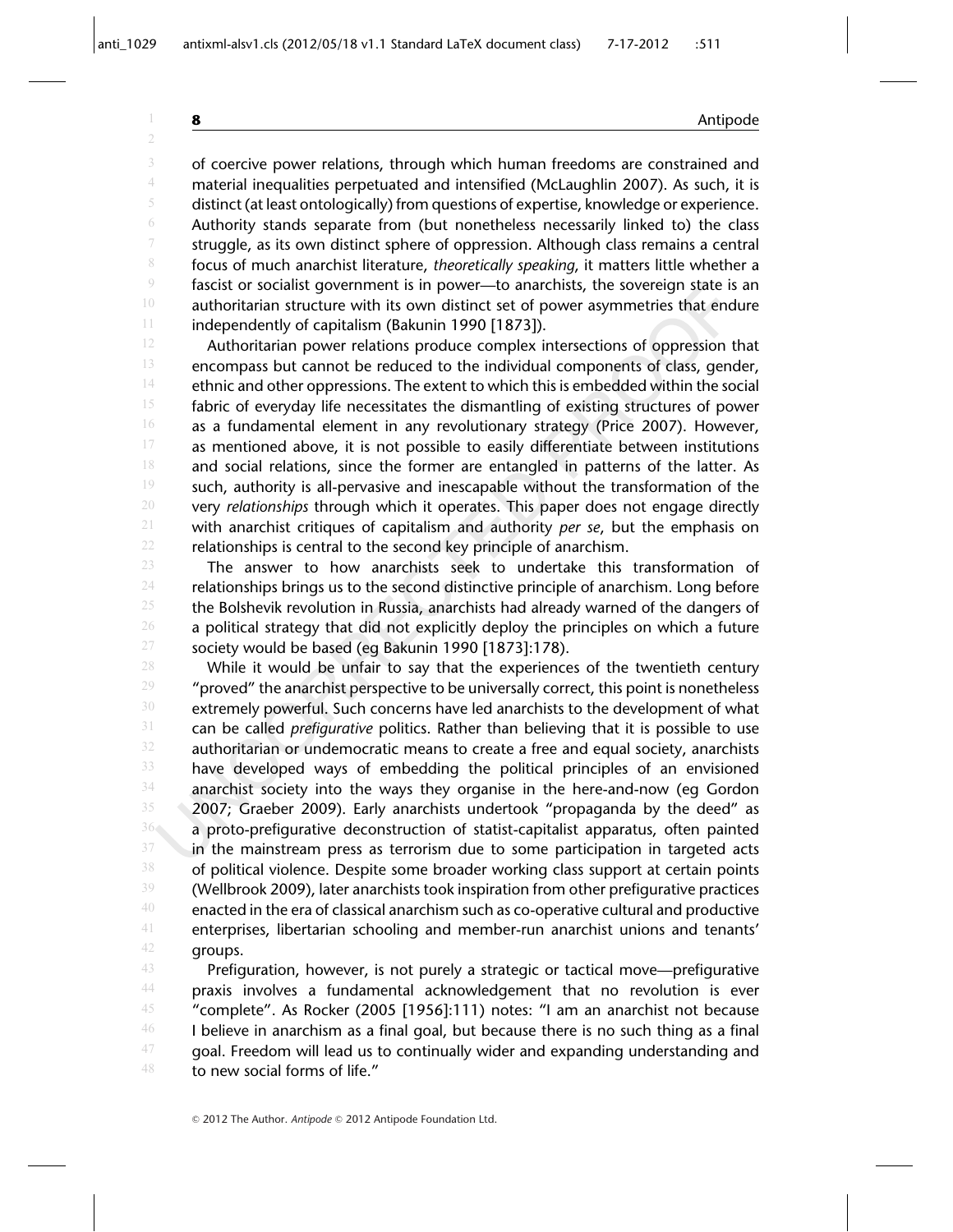Although contemporary anarchists recognise the need for moments of upheaval and rupture, revolutionary change takes place over a long period of time during which ways of organising and relating are gradually reconstituted. The fundamental basis of anarchist strategy and philosophy is the recognition that society is constantly in process, in *becoming*, and that revolution is likewise an unending process of development. Utopia is an unattainable goal which will never be achieved, but in striving to achieve it, we can move towards revolution through the constant creation and adaptation of revolutionary practices and relations in everyday life. This acknowledgement radically transforms the spatialities (and temporalities) of revolutionary praxis, producing political spaces that are processual and in tension between the present and future; between the actual and the possible. It is in this tension that anarchism resides.

14 15 16

17

29

31

33 34 35

37

41 42

45

#### **Towards an Autonomous Conception of Territory**

18 19 20 22 23 24  $25$ 26 27 28 From these points, it is possible to make initial comments concerning an anarchist treatment of territory. First, current geographical analyses emphasise the contested and processual nature of territorialisation and bordering. Anarchism offers a framework for understanding the politics of what work these processes actually do. Foregrounding the political nature of process itself is central to making sense of the implications of such geographical approaches. Anarchist prefigurative politics resides in the contestations and practices of everyday life, producing a revolutionary imagination that is rooted in process and becoming. If territory is constituted and reconstituted over time, then there is scope for interventions in the fabric of territorial processes that might wrench territory from the statist and authoritarian discursive and power frameworks that have hitherto chiefly characterised it.

36 Second, the interactions between territory as an institutional space and a social space can be teased apart through an anarchist analysis of territory as entwined in social relationships. The contestation and negotiation of territorialities is partly expressed through bordering practices, which have an ambiguous relationship to the political philosophy of anarchism. An anarchist approach to territorial and bordering practices that emphasises the social relations that bond territorial spaces (eg through institutions) may offer a powerful toolkit for analysing social and institutional dynamics as part of a broader framework concerning power and authority in social life.

38 39 40 43 44 Third, an anarchist approach affords us tools for conceiving of territorialisation as a potentially liberating practice. Through an emphasis on *the prefigurative*, it may be possible to embed within territorial practices certain organisational functions and structures that are at once effective in building spaces of struggle and developing modes of organisation that prefigure future worlds. One central facet of this is the notion of *autonomy*, promoting and practicing the collective self-management of struggles and structures while retaining a critical engagement with broader statistcapitalist society (Notes from Nowhere 2003).

47 48 Anarchist approaches to autonomy have emphasised the unequal power relations involved in everyday activities and interactions and have sought to develop forms of self-management that eschew, subvert and challenge mechanisms and institutions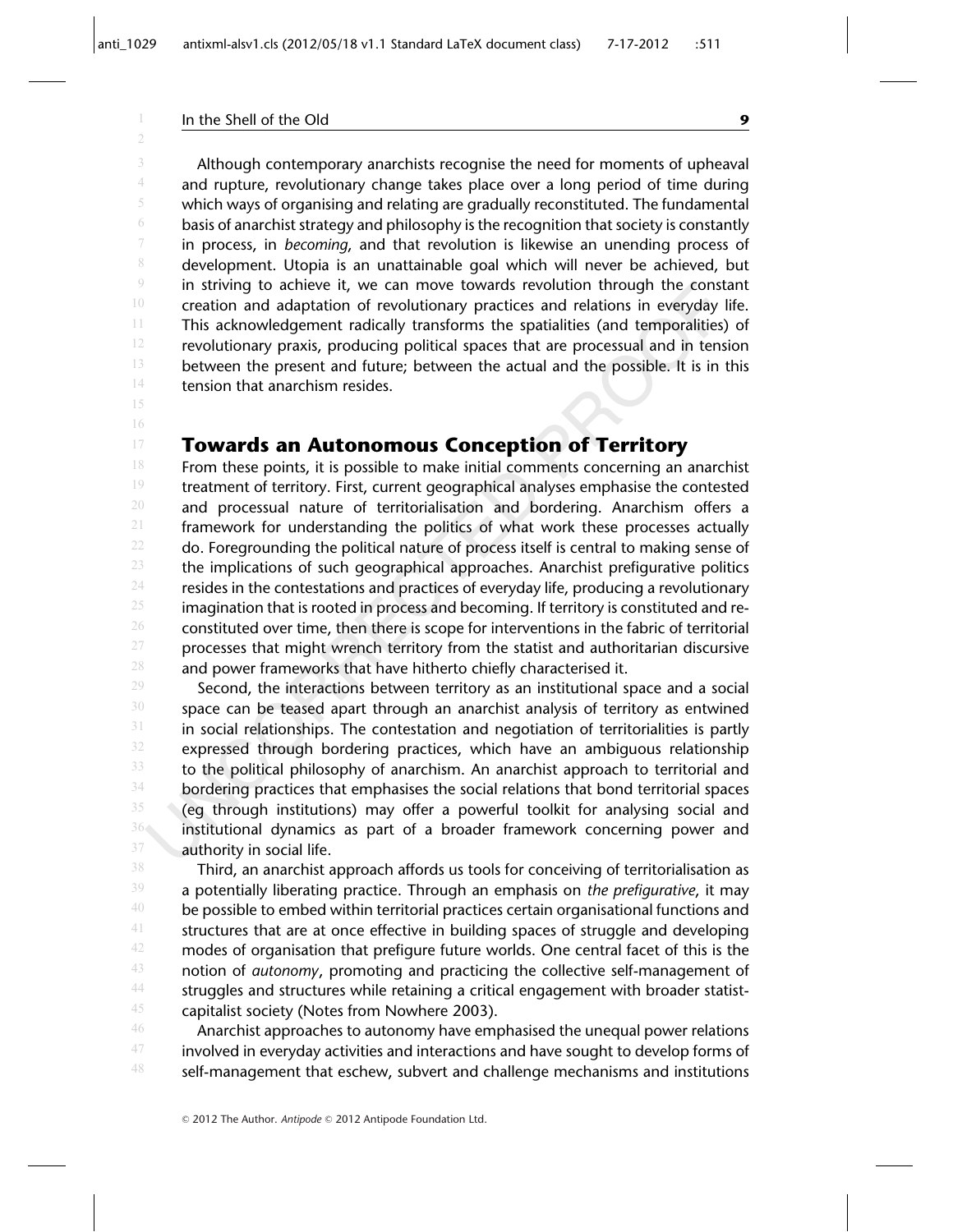of governance that structure everyday life. As Heckert (2005:np) notes: "autonomy, then, is empowerment—the realisation that power isn't something that other people *have*, it's something we do together... In autonomy power means working together by listening to each other, caring for each other."

On a more philosophical level, the anarchist view of autonomy is linked to the anarchist commitment to the immanence of social agency and capacity, in which: "[a]narchist autonomy refers to the forces constitutive of beings, to their capacity to develop in themselves the totality of resources which they need in order 1) to affirm their existence and 2) to associate with others, and to thus constitute an ever more powerful force of life" (Colson 2001:47–48).

13 14 15 16 17 18 19 20 21 22 23 24 25 26 27 28 29 30 31 Self and other are directly co-constitutive, and are produced through immanent relations and practices that develop over time. If we run with this idea of the immanent co-constitution of self and other, then we can begin to build an idea of what an anarchist vision of territory might look like by expanding this "relational" view to incorporate the way we see territory. Relationality in geography has tended to refer to the constitution of cities (eg McCann and Ward 2008), economies (eg Bathelt and Glücker 2005), and so on, in relation to others elsewhere, but the anarchist notion of relationality originates with the philosophical idea that self and other are *a priori* co-constitutive. Although some geographers (eg Amin, Massey and Thrift 2003:2–3; cf Jones 2009) have counterpoised territory and relationality, in this anarchist framework, we see hints of how we might fuse the two in ways that respect the imminent, self-managed relations forged by practices of autonomy. Autonomous practice thus incorporates a range of spatial relations of differentiation, collectivity and negotiation that, since they are not mediated or regulated by external institutions, make space for the immanent intermingling of these relations through everyday practice. Autonomous configurations of territory might therefore focus less on controlling flows through borders and more on nurturing or adapting the relationships produced in the process of creating and sustaining autonomous spaces and spatialities.

32 33 34 35 36 37 38 39 40 41 42 43 44 45 46 47 48 As Pickerill and Chatterton (2006) note, autonomy nurtures spaces that fuse creation and refusal through practices of self-management that empower the individual and collective and provide "vantage points" to a future society in the shell of the present. The enactment of a prefigurative project is therefore also a strategy of social change. The spaces and spatialities produced through autonomous enactments of prefigurative politics imply a strong sense of boundedness and territoriality to anarchist praxis, but they also operate through existing spaces of "mainstream" society (Katsiaficas, 2006). Thus, perhaps, territorialisation need not be a practice that connotes exclusivity in the sense that the state's territoriality implies. Following Kropotkin's (1972 [1902]) anarchist *magnum opus* on cooperative practices within ecosystems, we need only look to nature to see how territories overlap and intermingle, creating a rich web of simultaneous territorialisations that co-exist interdependently. In an anarchist conception of territory, some territorialities may necessarily be antagonistic, while others will seek to forge relational points of connection, collaboration and cross-fertilisation both geographically disparate and contiguous—which may produce growing constellations of self-management.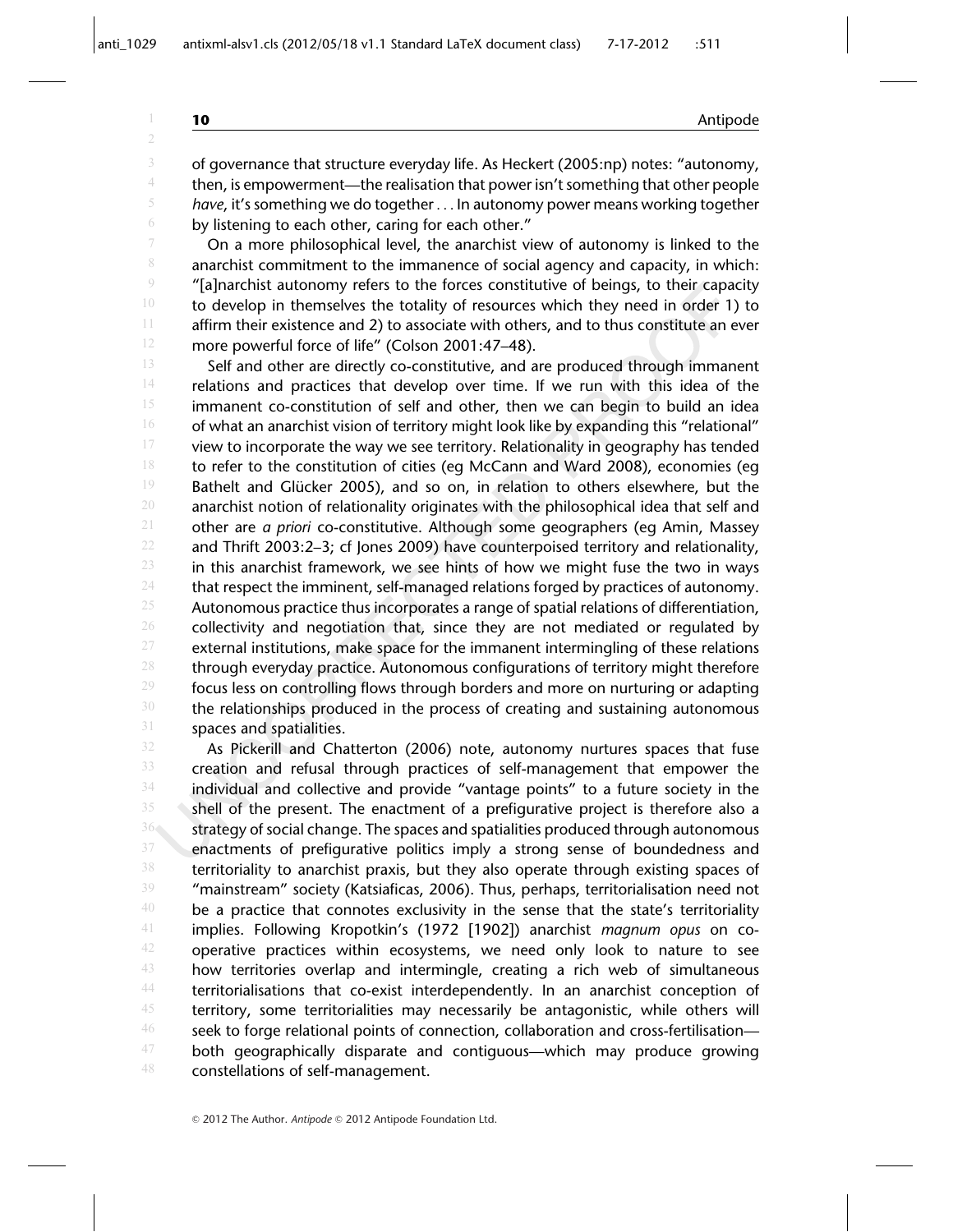In the remainder of this paper, I briefly discuss examples of anarchist(ic) territorial practices through ethnographic fieldwork with three anarchist-inspired groups in London. This empirical material is indicative of a possible anarchist treatment of territory based along the theoretical sketches outlined in this section. Autonomous articulations and enactments of territorialisation premised on relational, prefigurative praxis provide an opportunity for new understandings of territory to emerge that eschew territorial imaginations rooted in capital and authority.

10 11 12

13

#### **Researching Anarchistic Territorialisations**

14 15 16 17 18 19 The empirical material is drawn from ethnographic fieldwork in 2006–2008 as an active participant in three projects—two community-based squatted social centres in London and the Industrial Workers of the World (IWW), a small radical trade union. Although none of the case studies explicitly position themselves as exclusively anarchist, they are profoundly influenced by anarchist principles and practices and also have strong historical connections to anarchist politics.

20 22 23 24  $25$ 26 27 The two social centres—the *Ex-Vortex Occupied Social Centre* (December 2006– April 2007) and the *Hackney Social Centre* (HSC, February–May 2008)—were both located in the working class London borough of Hackney. They were relatively typical of the social centre movement in the UK, which is comprised of squatted, rented or co-operatively owned buildings organised as radical political, social and cultural hubs in particular areas. Since the early 2000s, $1$  anarchists and other left-libertarian activists in the UK have seen social centres as potentially useful means of building and sustaining radical political activity in certain areas.

28 29 31 33 34 35 36 37 38 39 40 41 42 43 The third group, the IWW, was formed in Chicago in 1905 and seeks to build "One Big Union" of all workers as a means of both fighting for immediate workplace demands and developing possible structures through which capitalism might be replaced (eg Thompson and Bekken 2005). Although, in the 1920s, it numbered around 150,000 largely in extractive industries, a combination of its failure to adapt to economic changes (Hall 2001) and severe state repression (eg Chaplin 1971) led it to downfall and near non-existence for several decades. The late 1990s and early 2000s saw a renaissance for the IWW in North America, and since 2005 the union has also had a section in the UK, with around 600 members in 2011 concentrated largely in the public and service sectors. A commitment to avoiding political factionalism in the union has led the IWW to distance itself from particular communist or anarchist tendencies. However, the anti-capitalist, prefigurative and direct-democratic principles on which it is based, alongside a general eschewal of the state as an effective means of social change, makes the IWW closely related to anarchism in principle and heavily populated by anarchists in practice (Christiansen 2009).

44 45 46 47 48 The fieldwork was conducted through ethnographic fieldwork, supported by 13 semi-structured interviews. Throughout, I emphasised mutual aid and solidarity in the research practice, in which I sought to build co-operative relationships with the groups; neither operating as a truly participatory project nor an extractive exercise of information-gathering. Such an approach was central to building trusting bonds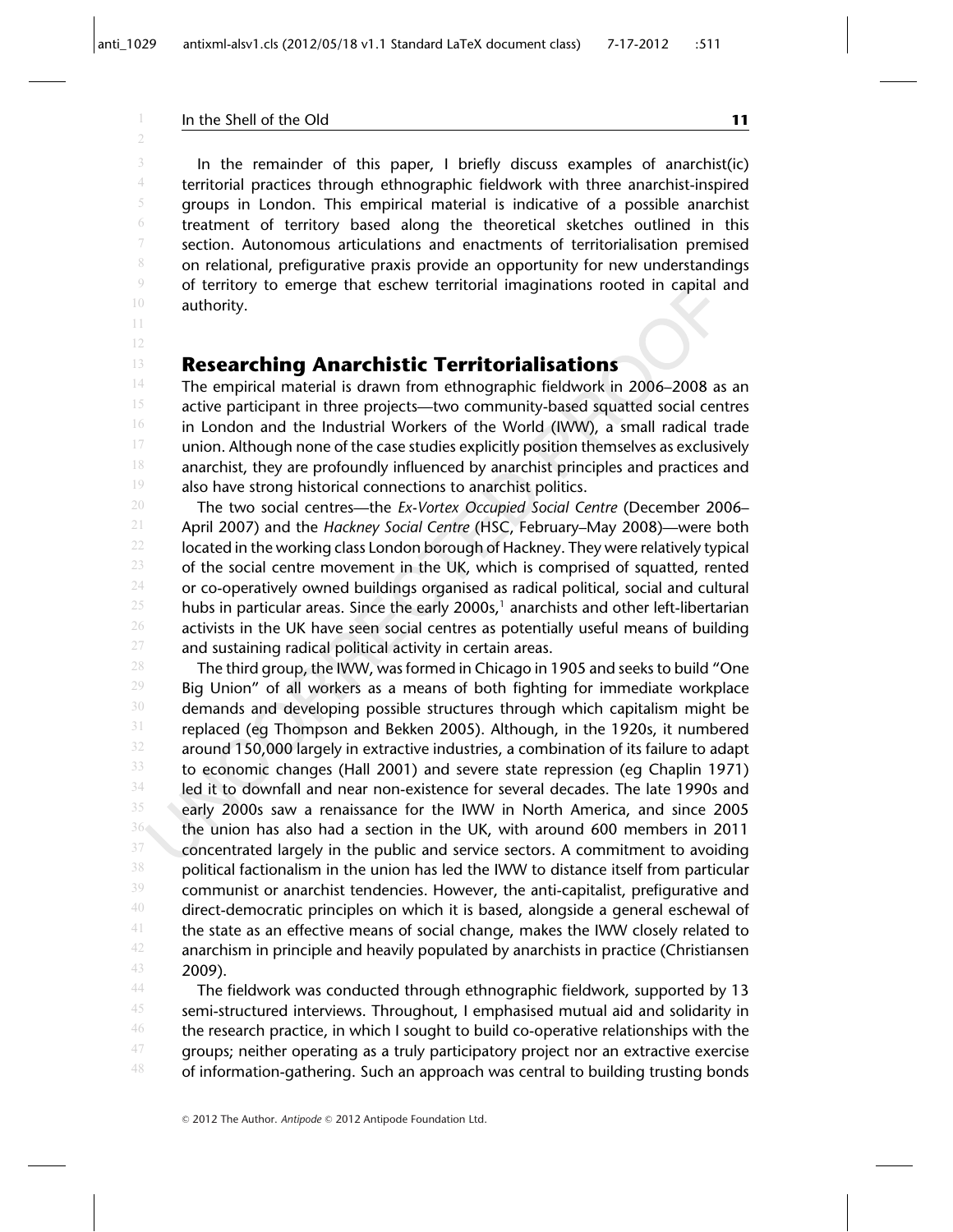with often security-conscious group members, as well as gleaning rich empirical material.

#### **Anarchistic Territorialisations in Practice**

#### *Territory and Strategy*

In this subsection, I discuss a number of stories from fieldwork to explore some of the ways in which the IWW and social centres have engaged in territorial practices in their spatial strategies. IWW strategy is broadly divided between two forms of unionism. First, the IWW operates as a standalone union like any other, seeking to build the union within a workplace and gain shop-floor power. Second, partly due to its small size and membership density in the highly-unionised public sector, the IWW operates a "dual-card" strategy, in which members operate as a network of grassroots militants within larger mainstream unions, advocating a militant and direct-democratic form of unionism (Freeze ND).

At the Showroom—an independent cinema in Sheffield, UK—initial efforts were made by employees to organise in 2008. The majority of the 25 front-of-house workers joined the IWW, and the union was forced to "go public" prematurely, when one activist was fired on dubious grounds linked to his union activity. Following actions such as mass pickets and a telephone and email "blockade" (IWW 2008) which shut down many functions of the cinema for a day, the union demanded formal recognition. After management flatly refused—offering the workers a "sweetheart deal" with another union, before back-tracking under pressure from IWW dual-card members in the other union—workers eschewed the legal route and instead focused on shop-floor direct actions. Successes from actions such as short work stoppages and mass meetings included the reinstatement of a suspended worker for a minor cash mishandling, the sacking of one manager and an overhaul in hitherto problematic scheduling arrangements. By late 2008, without a union contract, the IWW was operating as the de facto "recognised" union at the workplace. One employee wrote:

[I]t would be wrong to perceive the Showroom dispute as a failed recognition battle. The real gains that we made in terms of changes in conditions to the workforce, securing people's jobs and getting contracts for bar workers were largely initiated outside of the recognition struggle and by much more informal action (Anon 2010).

48 This process of gaining de facto union power via unofficial direct actions produced an unusual territorial politics, quite distinct to that of dominant union strategies, which focus on the establishment of discrete territorial "bargaining units". Instead, the workers produced a territoriality that operated through a network of working relationships, constituting territory not through the drawing of external lines but through a mass of actors "lodging" (Allen and Cochrane 2007:1171) in space. Through workers' self-organisation, this strategy was autonomous and flexible, and produced a territorialisation that management was unable to effectively contain. Indeed, the changing relationships of the workers from colleagues to comrades produced profound shifts in the broader institutional context of the cinema. This strategy, although territorial in terms of seeking workplace control, refused a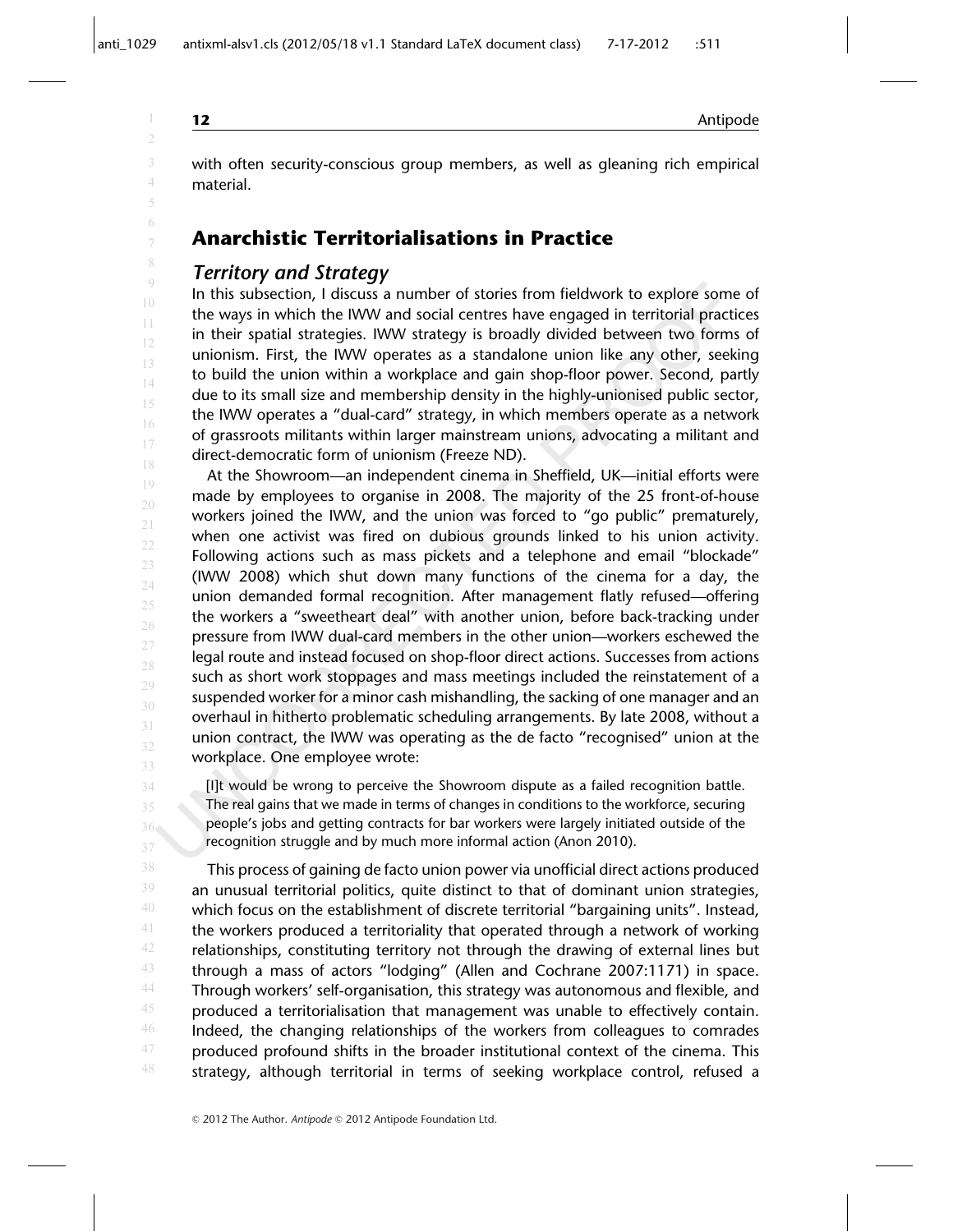1 2

3 4 5 6 7 8 9 10 11 12 13 bounded notion of legal union recognition covering a specific number of workers, workplace matters and period of time. Instead, it forged an approach that adapted itself over time and was powerful precisely because of its ungovernability and externality to the established institutional and jurisdictional frameworks of labour relations. This story provides an excellent example of how dominant institutional territorialities are vulnerable to ruptures and alternative claims to power (Painter 2006). The eschewal of external mediating institutions such as arbitration services, mainstream union officers or legal processes led to a form of action rooted in direct relations between workers at the cinema, and created a territoriality in their unionism that was likewise forged through direct co-operative relations with one another, and antagonistic relations with management.

14 15 16 17 18 19 20 22 23 24  $25$ 26 27 28 29 31 33 34 35 More "physical" territorial strategies are present among social centres. The visceral territoriality of occupying and defending a squatted building was present in security practices in both the Vortex and the HSC. HSC had been dogged by illegal eviction attempts and violence from the police and property owner since before its launch in early 2008, and physical security of the building was at the forefront of the collective's priorities: "The complexity of the [HSC] 'experience' was increased by ...the often overwhelming amount of energy that had to be spent maintaining the physical security of the space and its occupiers" (Charlotte, email interview, April 2009). Occupying a legally "precarious" space meant that the HSC collective did not expect or receive protection from the police, and an attempted eviction by the landlord and his associates<sup>2</sup> led to a stand-off between them and the occupiers soon after the opening of the centre. Strategies to ensure self-defence were decided collectively and democratically, and included barricading entrances, lookouts with projectiles, a negotiating team, and a large group remaining off-site to "shadow" proceedings. "This may have seemed over the top", read my fieldnotes, "but it was necessary to ensure a continued physical occupation of the building". Paraphrasing a fellow occupier's words, I continued that "when the law isn't on your side, you must expect the worst" (fieldnotes, February 2008). Interestingly, not only was territorial defence necessary for the survival of the project, an earlier attempt at eviction by the police threatened to target non-British residents of the space for deportation (McCoy 2008), fusing internal statist territorialities of border control with the interests of property (cf Gill 2010).

36 37 38 39 40 41 42 43 44 45 46 47 48 Since HSC operated as a means of practising and promoting prefigurative forms of organisation, the territorial defence of the building represented the defence of those political principles and practices. Thus, the process of territorialisation is an inherently political one; entwining institutional form and social relations in particular configurations to produce political outcomes. While in this situation the spatial strategy enacted was superficially one of bordering, securing *the* HSC against those who wish to see it destroyed as an organisational entity, its primary purpose was not simply an assertion of collective identity or difference from an other (Berg and Van Houtum 2003). It was also, if not primarily, the claiming and defence of a particular configuration of territorialisation which was embodied in the HSC. Through this moment of defending borders, the ongoing political process of prefigurative territorialisation is secured in relation to competing territorialisations. Crucially, the self-organisation of the collective to enact this defence invoked an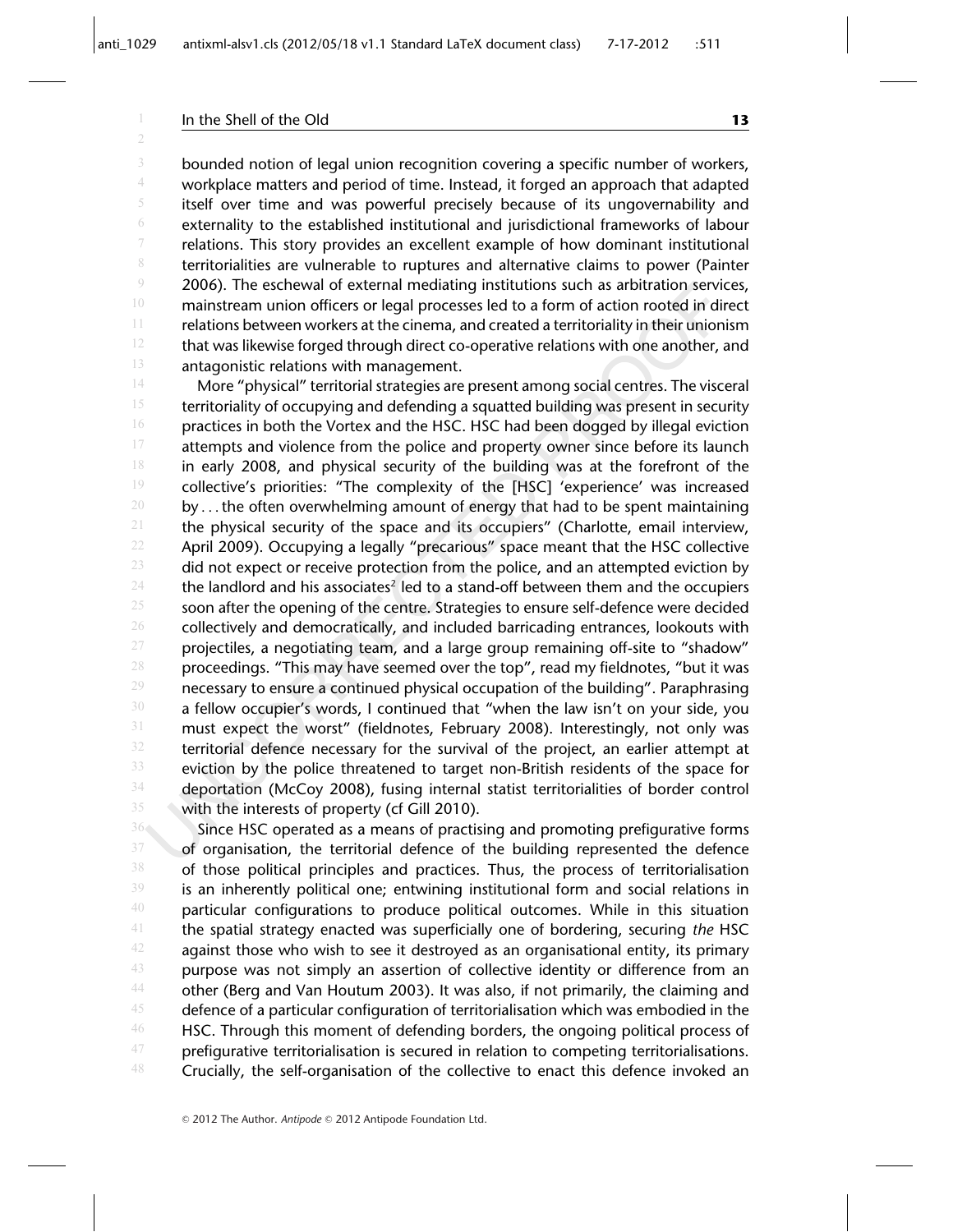autonomous organisational strategy, rejecting police protection (which, in any case, would almost certainly not be forthcoming) in favour of a strategy that relied upon the direct-democratic practices and self-taught skills of the collective. When the Vortex was faced with eviction by court-sanctioned bailiffs the collective mobilised effectively through the relationships that they had built during their enactment of broad-based campaigns in the local area, mobilising around 70–80 people to successfully defend the building from eviction:

[T]hat's the one thing that keeps me going—the fact that we managed to get people who weren't from typical, you know, left-wing, politicised-already cliques... [S]ome women who I met were actually politicised by the whole experience. These working class single mothers... [T]hat specific building, that specific kind of environment and atmosphere, and the whole engagement with the community, it was so valuable (Harriet, interview, August 2008).

Notwithstanding the extensive debates in geography concerning community, a major factor in the mobilisation with community members at the Vortex was a successful campaign to prevent the Vortex building from being converted into a Starbucks. This campaign provided a locus for community action, while also enacting ways of doing politics—such as non-hierarchical organisation and direct action—that embodied anarchist principles in practice. The campaign was framed as a campaign to protect the neighbourhood as a whole, and was linked to a broader campaign to retain the space as a community resource whether or not the Vortex collective endured.

In bringing together diverse groups with different interests—such as young creative populations who mobilised against the erosion of independence and creativity, or the established working class residents who mobilised against further gentrification—the Vortex was able to tap into a range of territorial imaginations concerning the protection of a certain (real *and* symbolic) territory. In this case, the social centre, which was crucially not affiliated to any particular group or party, operated as a hub for a range of social groups who might otherwise have been unlikely to organise together. In a press release made by the Vortex after their victory, the collective wrote:

We see this as a victory not only for the social centre [and] the campaign to keep Church Street free from the further encroachment of corporate chains, but as a positive step when ordinary people can join together to have an impact on those things that directly affect us and the way our environment is used ... We will continue to campaign against the closure of the social centre and support any self-organised community campaign that prioritises community need over private greed (Ex-Vortex OSC 2007a).

48 The territorialisation produced through the anti-Starbucks campaign did not simply stop at the prevention of unwanted business—it provided a space for the promotion of broader principles of direct democracy and anti-capitalism in neighbourhood and planning affairs. Crucially, through the Vortex's participatory democratic practices, discussed below, the campaign also demonstrated a means of *enacting* precisely this direct-democratic principle in practice, thus claiming prefigurative space for anti-authoritarian political possibility in the present (Franks 2006).

1

> 37 38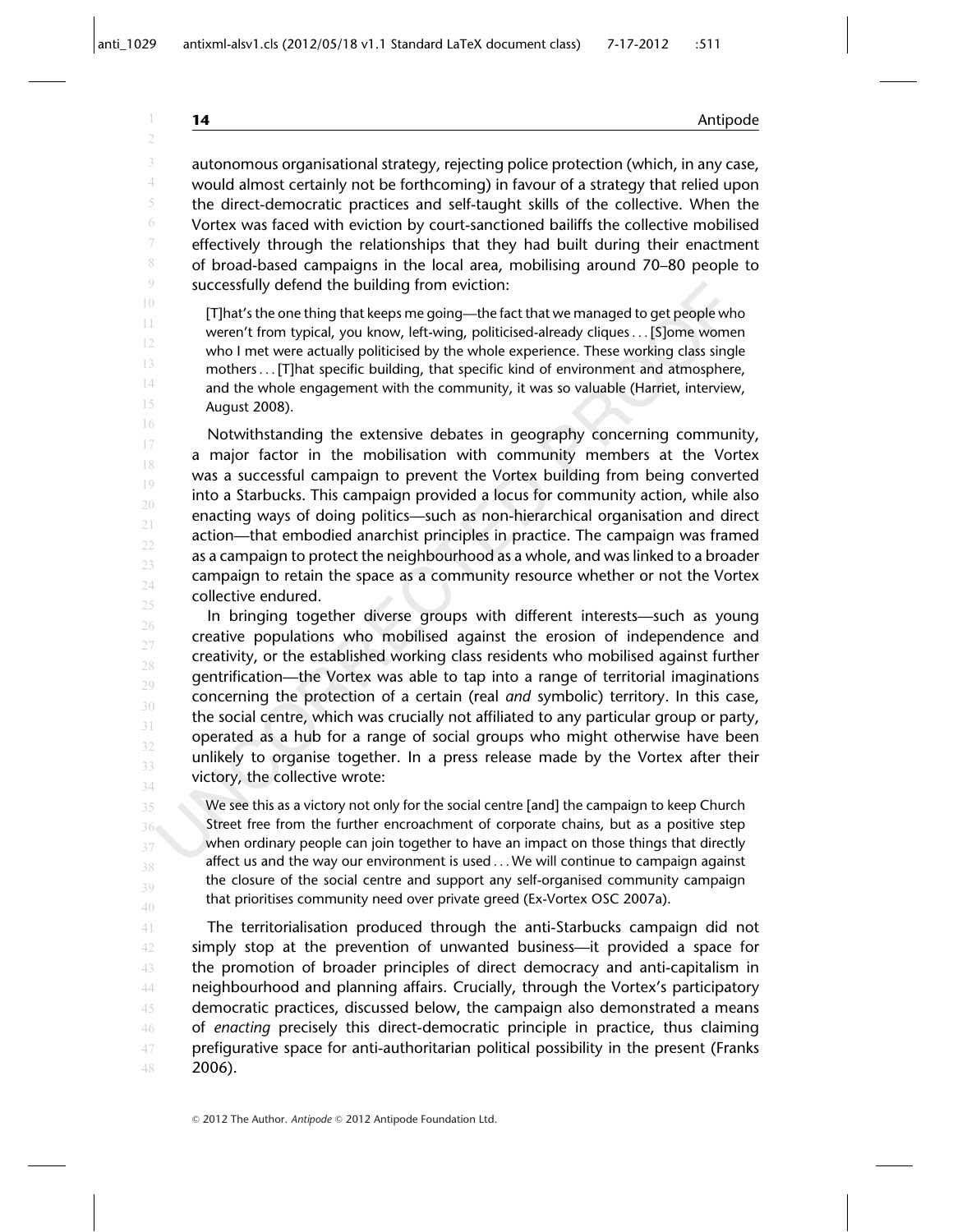In these examples, two key observations can be made. First, that territorial practices can be counter-institutional; operating to subvert or confront dominant modes of social organisation. In this sense, the prevailing assumption in geography (and among many anarchists) that territory is a spatial tool of elites or the state is incorrect (Häkli 2001). Second, it is important to note how the territorial practices taking place were operating *within* the spaces of the dominant territorial order. While both the Showroom and the Vortex were bounded spaces of private property, the territorialisations of the IWW and social centre activists were independently claiming territorial control through their collective action (cf Rose-Redwood 2006) and, following Painter (2010), the territory produced was simply an imminent outcome of organised social action. In the next subsection, I explore the internal territorial and bordering practices involved in the democratic processes and identity formation of the groups.

15 16 17

18 19 20

27 28 29

### *Direct Democracy and Membership: Bordering Autonomous Space*

22  $2<sup>3</sup>$ 24 25 26 One factor that cut across all three groups was distinctive enactments of bordering through internal democratic processes. Both social centres struggled to fight against the liberal cross-class conception of community politics as promoted in policy discourses (Holgersen and Haarstad 2009). The tension between broadbased campaigning and refusing access to business interests, landowners and their associates was profoundly geographical, as Adam, a Vortex activist, explained:

[R]adical politics [has a] community that is structured in a completely different way to a local community. On a physical level, that community becomes communal because they live together, not because they have the same ideas. You know, there's an "anarchist community" because it's made up of anarchists, not because people live in an anarchist area ... So [we at the Vortex decided that] if we want to have a stable activist base, you know, have a group of people living in one area and doing one project (interview, November 2008).

36 Balancing different images of community led to extensive internal debate at HSC also, with one meeting agreeing that "to talk of one local community is a misnomer. We have to recognise the plurality of the area in order to identify different interests and concerns if we are to have any meaningful presence" (fieldnotes, February 2008). Responses to the internal fractures and power asymmetries within localities often manifested themselves through bordering practices of the centres, whereby at the Vortex clear access and participation guidelines were collectively agreed. For-profit initiatives, police, bailiffs and projects actively opposing the principles of the centre were barred from involvement. The latter caused the most debate, with a decision-making structure that required organisers of events and projects essentially "pitch" their idea to the collective's weekly open meeting. From the empirical material, the position of liminal entities such as co-operatives or radical publishers is difficult to ascertain. Of course, it is by no means assumed that particular groups have the correct answers to certain problems, but that participants will take lessons elsewhere. As with other elements of prefigurative political forms, the ways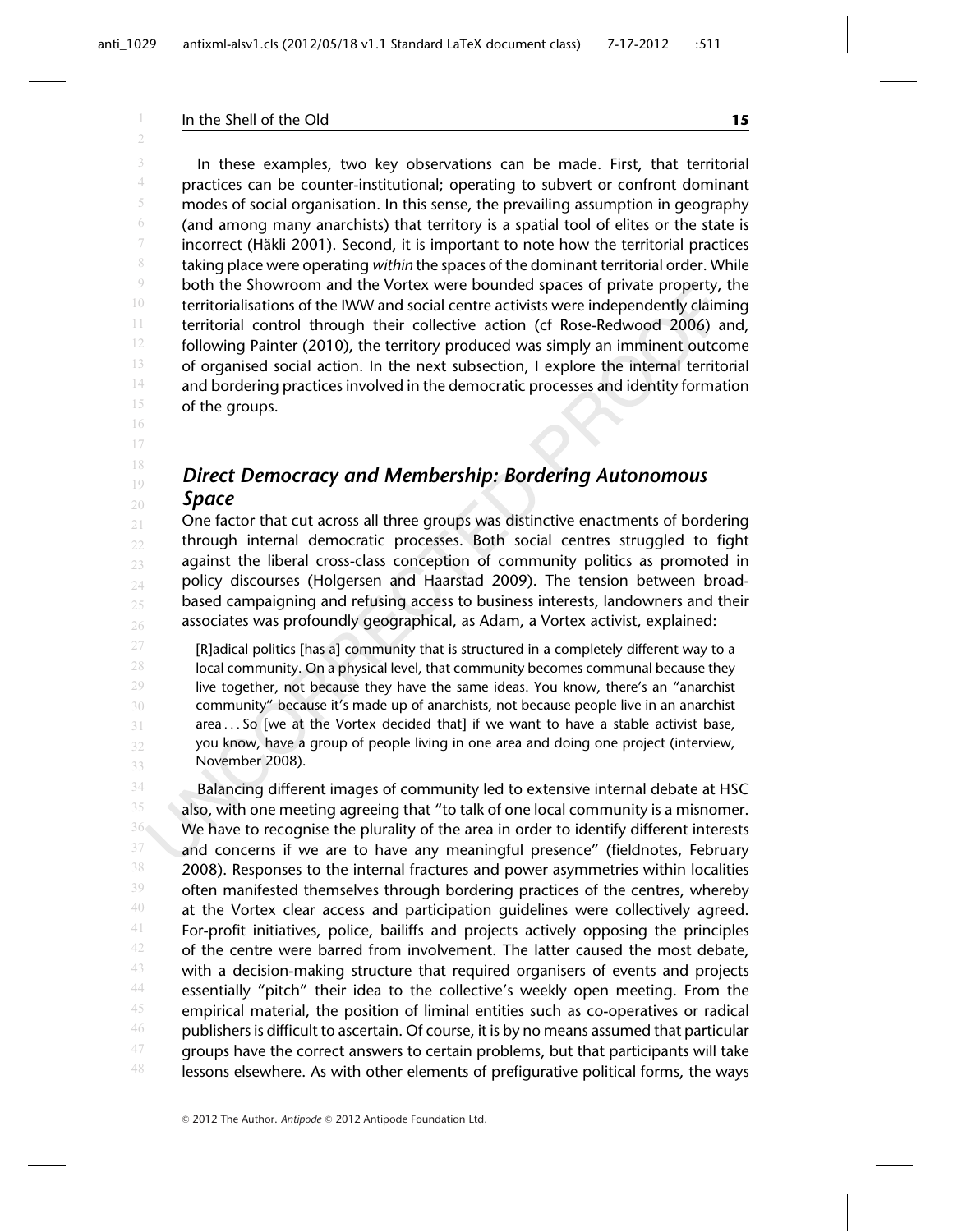15

17

47

in which exclusions function are (at least theoretically) intended to be challenged, if not within the same project then in other times and spaces.

14 16 18 In one instance, an individual invited owners of some local businesses to a meeting, and was promptly reminded that "we don't work with fucking business... [T]hat's not a social centre!" (Sarah interview, August 2008). In doing so, the collective territorialised the space in a distinct manner. Business interests, no matter how small, were not welcome because their presence contradicted the principles of the centre as a space designed to prefigure a world without bosses. In this example, it is in the process of territorialisation where differing political imaginations competed territorially for the right to define "our community". The power of group members to define the borderlines of the group is profoundly asymmetrical in relation to actors external to the group and, in this case, created a potentially problematic territorialisation that obfuscated the potential solidarities between the centre and some elements of the local petit bourgeoisie. Nevertheless, the decision to bar all for-profit initiatives opened up the centre to a broader audience that may not have allied comfortably with entrepreneurs, business owners and property developers. By forging a territorialisation that ran counter to prevailing territorial understandings of community, the Vortex promoted an alternative, if sometimes vague, vision.

Membership criteria for the IWW were also challenged from within and without, as new members were required to sign a declaration to affirm that they are "a worker and not an employer". $3$  Applicants on the margins of this distinction, such as those with line management responsibilities, were debated by the local IWW branch for approval:

We had a membership application from a woman who was a charity project manager with two administrative workers below her. When she asked to join, we had to ask her about her relationship to these workers. What level of unilateral power does she have over them? What level was she over-all in the organisation? I think she was a bit takenaback at all these questions, but after a short conversation there was no reason why she shouldn't join, and we signed her up (fieldnotes, May 2008).

Thus the borders of membership are flexible and in negotiation, despite the stark black-and-white categorisation that class membership superficially suggests. Membership discussions provide an opportunity for IWW and social centre identities, such as class, to be refined according to variations across time and space, thus affecting the internal spaces of the organisation and its self-perception potentially in an uneven manner.

48 This negotiation also shows how autonomous identity formation is malleable through everyday experiences of capital and authority. IWW and social centre selfproduced identity is an autonomous, everyday process of bordering (Van Naerssen et al 2005), in which territory is both solidified and challenged. These contested bordering practices can be understood at once as a prefigurative assertion of democratic control by the grassroots and a practical tool in the renewal and adaptation over time and across space. Following Rocker (2004 [1938]:80; cf McLaughlin 2007), this practice of bordering territorialises internal spaces of the groups (eg meeting spaces) through a union of empirical analysis of society and the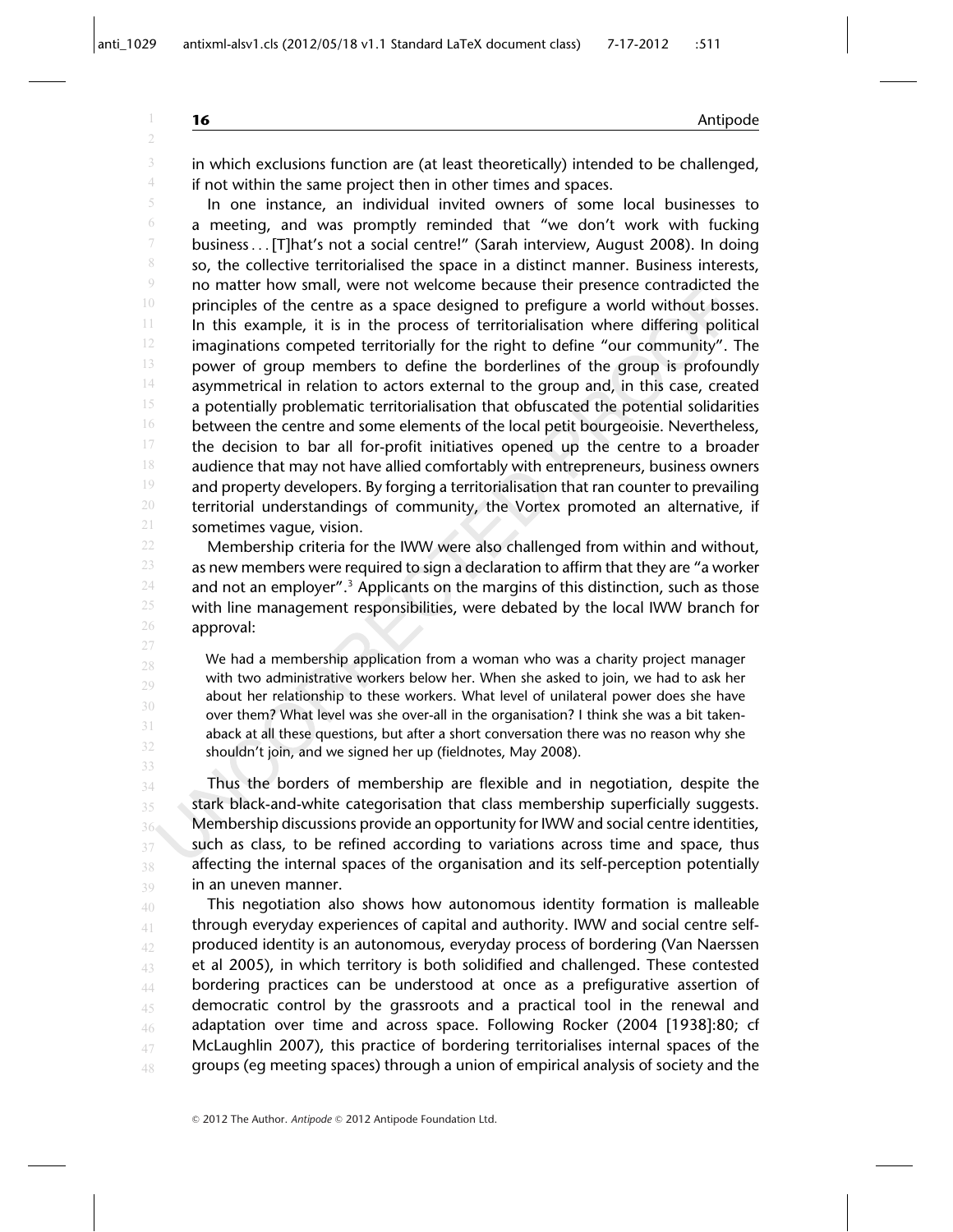Everyday anarchistic bordering practices, far from producing homogeneous territory (singular), regulate and facilitate permeation and cross-fertilisation between territorialities (plural), precisely through territorial acts of inclusion and exclusion. Thus autonomy is partly facilitated by creating such permeable membranes between spaces, creating a constellation of negotiations, connections *and divisions* that reinforce and fuse autonomous territorialities. These bordering practices can be seen as strongly relating to the forging of particular social *relations* between those involved in such negotiations and connections. This decentred process of territorialisation through bordering practices foregrounds the idea that territory need not have a central point of control.

17 18

20

22  $23$ 24

#### **Conclusions**

[W]e push people to imagine and build these new, these alternatives to what the state and capital offers. But in the shell of the old; in the shell of what already exists... Really it's the relationship that people have with their local resources, and whatever, that matters, as opposed to just what you call that relationship (Adam, Vortex activist, October 2008).

 $25$ 26 27 28 29 31 33 34 35 In this paper, I have made a number of key arguments concerning the development of an anarchist conception of territory. First, although the examples are small, the case studies are indicative of an alternative theory and practice of territory that eschews bounded statist notions of territory in favour of one rooted in the spatiality of relationships formed within and between territorialisations. In the face of destabilising globalisation, rather than simply seeking to reactively and singularly *re*-territorialise, it is possible to enact a range of territorialisations (O Tuathail 1998). Scholars also have noted how territory is in flux and can be manifested in a range of ways that do not always require a central command point, but an anarchist perspective draws out the possibilities of grassroots territorial agency in struggles over territorial claims to space.

36 Second, the territorial workplace and neighbourhood politics of the IWW and social centres demonstrates that it is possible to engage in territorial practices, while also confronting dominant territorial regimes and discourses. It is clear that the notion of "borderlessness" present in some globalisation studies literatures is problematic, and the re-scaling of governance has led to a range of new suband supra-national modes of territorial organisation (Brenner 1999). Broadening territory from politico-bureaucratic questions, I have sought to develop a framework that interrogates territory from the perspective of processes conceived as alreadypolitical, rather than as dynamics *of* politics. This offers a new angle on the way we think about territorialisation as a social process.

46 47 48 Third, the dominant notion of territory seeks a static, sovereign establishment of calculable space for the purposes of bureaucratic efficiency and control (Elden 2010). While the anarchist perspective agrees with critiques such as that of Elden, it offers a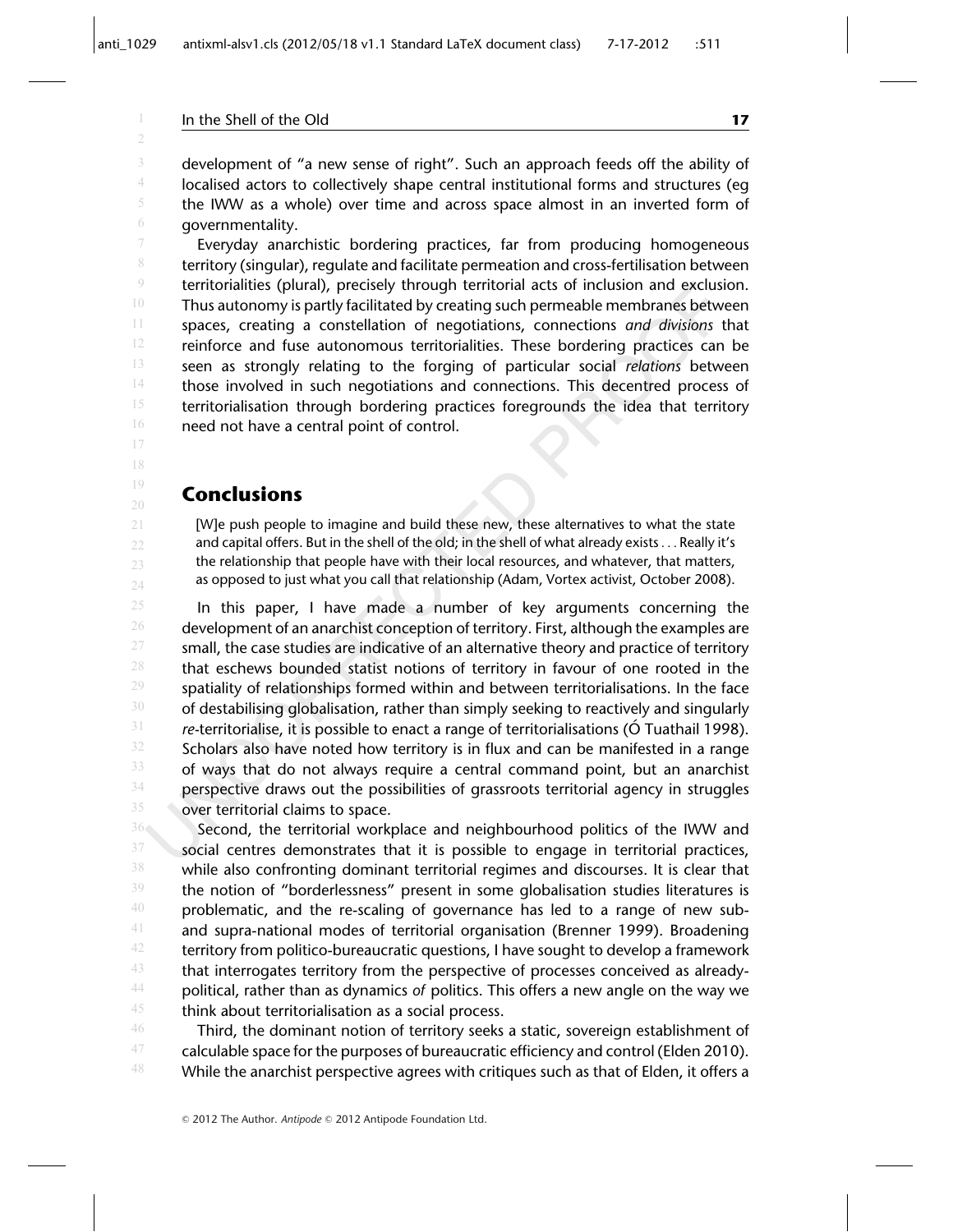more fundamental critique of authoritarian spatial configurations in present society. Exclusions enacted in the name of anarchistic projects are sometimes questionable, but they create distinct territorialisations that confront dominant territorial claims. These exclusions might also open broader questions concerning the generation or perpetuation of exclusions in research practice and methods. Classical anarchist texts may have been quite specific to the historical context of their analyses, but their present-day followers such as Franks (2010), Gordon (2005) and McLaughlin (2007) provide rich material for a rejuvenation of anarchist thought in political geography in general.

12 14 16 18 Fourth, the anarchist emphasis on prefiguration can offer geographers an opportunity to rethink the way we relate everyday practice to political organisation in general. The prefigurative dimension of anarchist thought offers geographers a powerful toolkit for unpicking the ways in which practices and structures are imbued with political meaning, and for conceptually drawing together the social and institutional fields of action. Territorialisation, as we have seen, is partly a process of forging and maintaining social relations in an institutional pattern across space. It is clear from the case studies that their self-managed territorialisations are vehicles for institutionalising modes of organisation and relating that prefigured possible future anarchistic worlds in the present.

In practice, anarchistic territorialisations are unusual—antagonistic towards and clearly excluding elite or reactionary tendencies, yet contestable from within and without, and negotiated through participative frameworks of action and deliberation for the majority. Not only is this conception of territory critical of the statist and capitalist notions of territory found in dominant discourses (Elden 2005; Hakli 2001) ¨ but it also proposes and prefigures relations and structures through which we might move beyond this "territorial trap" (Agnew 1995) once and for all.

#### **Acknowledgements**

Many thanks to three anonymous referees for their insightful comments and to the many people with whom I worked during the fieldwork. This paper draws from research made possible by ESRC funding.

**Endnotes**

<sup>1</sup> The history of social centres, however, is much longer than this short period. We could trace a genealogy of social centres back to the socialist and anarchist workingmen's clubs that became popularised in the nineteenth century and first half of the twentieth century. However, the most recent manifestation of social centres draws its strongest inspiration from the Italian *Autonomia* movement of the 1960s and 1970s, which squatted empty buildings to create autonomous spaces much like contemporary examples (see Katsiaficas 2006; Ruggiero 2000). Autonomous movements around Europe and the Americas in particular (although with some examples in Asia, eg Instituta 2010) have developed social centres with their own cultures according to their interpretations of, and disagreements with, the Italian model (see, for example, Katsiaficas 2006).

45  $2$  It transpired that the owner of the property was allegedly involved in organised crime, and there was a concern that his handling of the situation could have led to serious violence.

46  $3$  Most trade unions in the UK allow high-level managerial staff into their membership, and

47 48 this declaration is an important means for the IWW to articulate a confrontational working class agenda.

13

15

17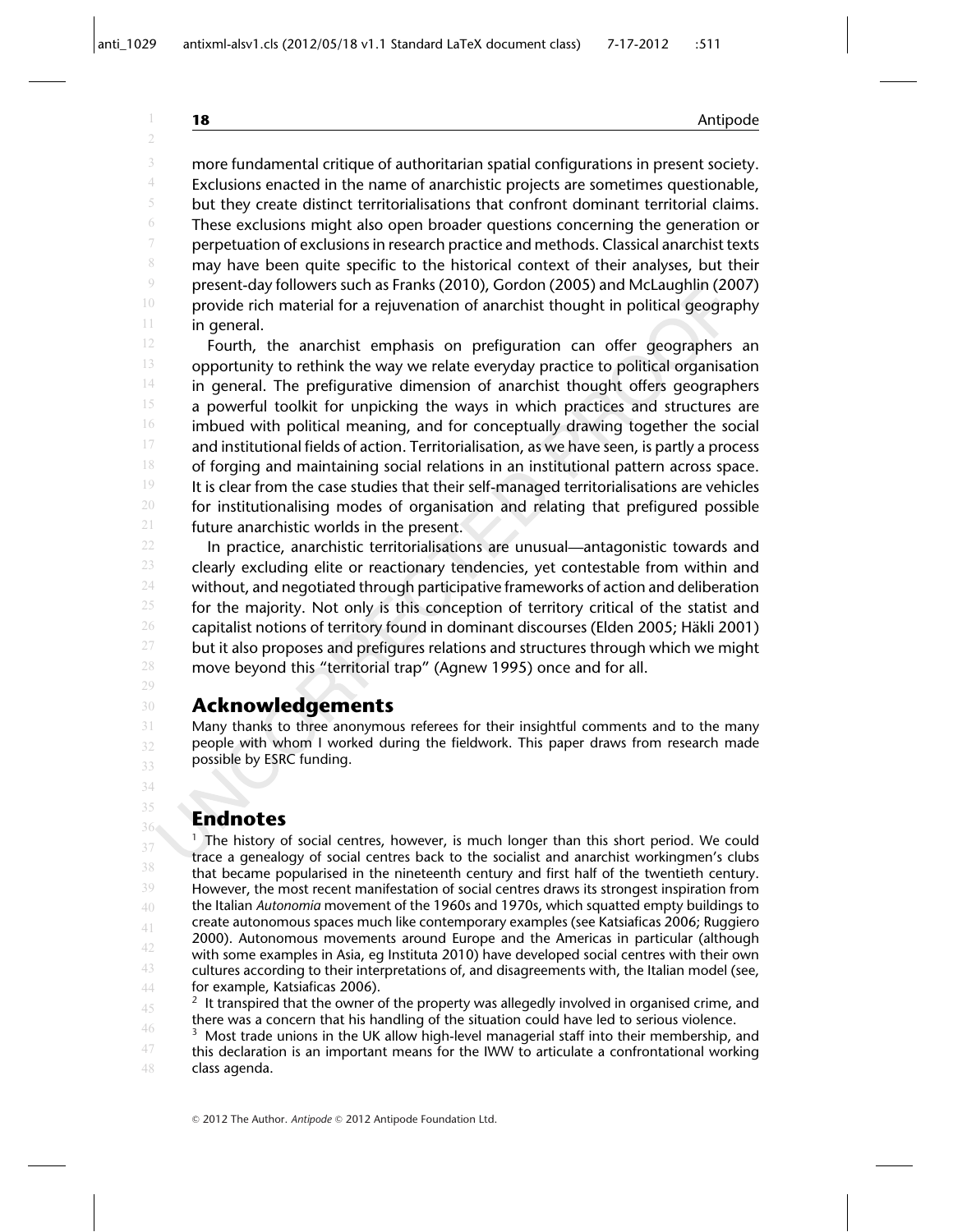| In the Shell of the Old                                                                                                                                             | 19 |
|---------------------------------------------------------------------------------------------------------------------------------------------------------------------|----|
|                                                                                                                                                                     |    |
| <b>References</b>                                                                                                                                                   |    |
| Agnew J (1994) The territorial trap: The geographical assumptions of International Relations                                                                        |    |
| theory. Review of International Political Economy 1:53-80                                                                                                           |    |
| Allen J and Cochrane A (2007) Beyond the territorial fix: Regional assemblages, politics and                                                                        |    |
| power. Regional Studies 41(9):1161-1175                                                                                                                             |    |
| Amin A, Massey D and Thrift N (2003) Decentring the National: A Radical Approach to Regional                                                                        |    |
| Inequality. London: Catalyst                                                                                                                                        |    |
| Anon (2010) You fire the worker, we fire the boss: organising at the Showroom Cinema,                                                                               |    |
| http://libcom.org/history/you-fire-worker-we-fire-boss-organising-showroom-<br>Sheffield.                                                                           |    |
| cinema-sheffield (last accessed 22 April 2011)                                                                                                                      |    |
| Antonsich M (2009) On territory, the nation-state and the crisis of the hyphen. Progress in                                                                         |    |
| Human Geography 33(6):789-806                                                                                                                                       |    |
| Bakunin M A (1990 [1873]) Statism and Anarchy. Cambridge: Cambridge University Press                                                                                |    |
| Bathelt H and Glücker J (2005) Resources in economic geography: from substantive concepts                                                                           |    |
| towards a relational perspective. Environment and Planning A 37:1545-1563<br>Behr H (2008) Deterritorialisation and the transformation of statehood: The paradox of |    |
| globalisation. Geopolitics 13(2):359-382                                                                                                                            |    |
| Berg E and Van Houtum H (2003) A border is not a border: Writing and reading borders in                                                                             |    |
| space. In E Berg and H Van Houtum (eds) Routing Borders between Territories, Discourses and                                                                         |    |
| Practices (pp). Aldershot: Ashqate                                                                                                                                  |    |
| Berkman A (1942 [1929]) ABC of Anarchism. London: Freedom Press                                                                                                     |    |
| Bigo D and Guild E (2005) Policing at a distance: Schengen visa policies. In D Bigo and E                                                                           |    |
| Guild E (eds) Controlling Frontiers: Free Movement Into and Within Europe (pp). Aldershot:                                                                          |    |
| Ashgate                                                                                                                                                             |    |
| Brenner N (1999) Globalisation as reterritorialisation: Rhe re-scaling of urban governance in                                                                       |    |
| the European Union. Urban Studies 36(3):431-451                                                                                                                     |    |
| Brenner N (2003) Beyond state centrism? Space, territoriality and geographical scale in                                                                             |    |
| globalisation studies. Theory and Society 28(1):39-78                                                                                                               |    |
| Brun C (2001) Reterritorialising the relationship between people and place in refugee studies.                                                                      |    |
| Geografiska Annaler Series B 83(1):15-25<br>Castree N (2004) Differential geographies: Place, indigenous rights and "local" resources.                              |    |
| Political Geography 23(2):133-167                                                                                                                                   |    |
| Chaplin R (1971) The Centralia Conspiracy. Chicago: IWW                                                                                                             |    |
| Christiansen JA (2009) "We are all leaders": Anarchism and the narrative of the Industrial                                                                          |    |
| Workers of the World. WorkingUSA 12(3):387-401                                                                                                                      |    |
| Colson D (2001) Petit Lexique Philosophique de l'Anarchisme de Proudhon à Deleuze (trans J                                                                          |    |
| Cohn). Draft available from translator                                                                                                                              |    |
| Dean M (1999) Governmentality: Power and Rule in Modern Society. London: Sage                                                                                       |    |
| Debrix F (1998) Deterritorialised territories, borderless borders: The new geography of                                                                             |    |
| international medical assistance. Third World Quarterly 19(5):827-846                                                                                               |    |
| DeFilippis J (2001) Our resistance must be as local as capitalism: Place, scale and the anti-                                                                       |    |
| globalisation movement. City 5(3):363-373                                                                                                                           |    |
| Deleuze G and Guattari F (1988) A Thousand Plateaus: Capitalism and Schizophrenia.                                                                                  |    |
| Minneapolis: University of Minnesota Press                                                                                                                          |    |
| Dewsbury J D (2011) The Deleuze-Guattarian assemblage: Plastic habits. Area 43(2):                                                                                  |    |
| 148-153                                                                                                                                                             |    |
| Doolin B (2003) Narratives of change: Discourse, technology and organisation. Organisation<br>10(4):751-770                                                         |    |
| Elden S (2005) Missing the point: Globalisation, deterritorialisation and the space of the                                                                          |    |
| world. Transactions of the Institute of British Geographers 30(1):8-19                                                                                              |    |
| Elden S (2010) Thinking territory historically. Geopolitics 15(4):757-761                                                                                           |    |
| Flint C (2002) Political geography I: Globalisation, metapolitical geographies and everyday                                                                         |    |
| life. Progress in Human Geography 26(3):391-400                                                                                                                     |    |
|                                                                                                                                                                     |    |

46 47 Flint C (2003) Political geography II: Terrorism, modernity, governance and governmentality. *Progress in Human Geography* 27(1):97–106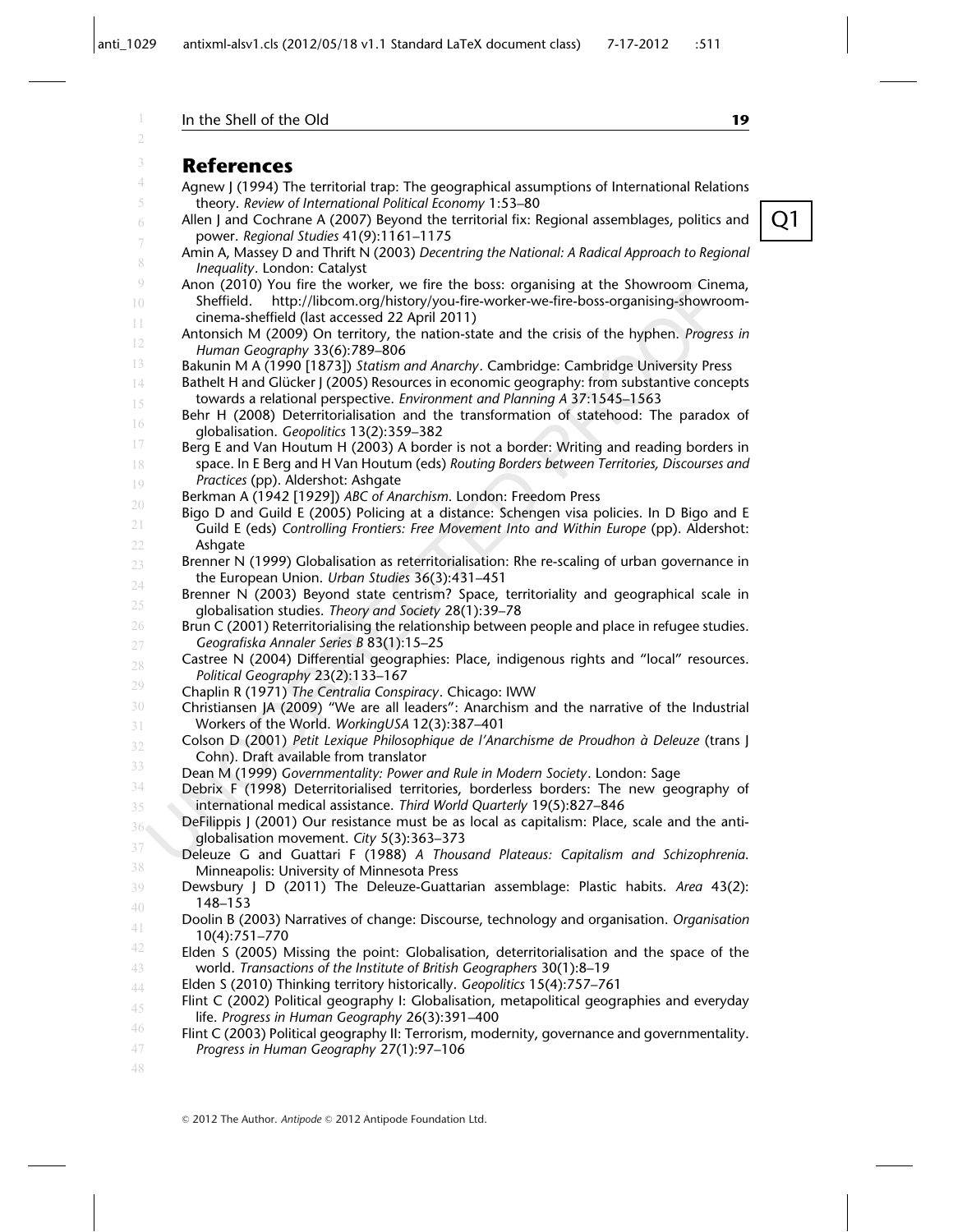| Antipode<br>20                                                                                                                                                                                                                                                             |
|----------------------------------------------------------------------------------------------------------------------------------------------------------------------------------------------------------------------------------------------------------------------------|
|                                                                                                                                                                                                                                                                            |
| Fortier A M (2008) "The blood in our veins: White unease, introspection, and the promise<br>of corporeal transparency in multicultural times." Paper presented at Multiculturalism and<br>the Arts Conference, School of Art Studies, University of Turku, Finland, August |
| Franks B (2006) Rebel Alliances: The Means and Ends of Contemporary British Anarchisms.<br>Edinburgh: AK Press/Dark Star                                                                                                                                                   |
| Freeze J (ND) The Role of the Dual Carder in the IWW. Cincinnati: IWW<br>Fuller S, Kershaw P and Pulkingham J (2008) Constructing "active citizenship": Single<br>mothers, welfare, and the logics of voluntarism. Citizenship Studies 12(2):157-176                       |
| Garland C (2010) The (anti-)politics of autonomy: Between Marxism and anarchism. Theory<br>in Action 3(4):8-16                                                                                                                                                             |
| Gill N (2010) New state-theoretic approaches to asylum and refugee geographies. Progress<br>in Human Geography 34(5):626-645                                                                                                                                               |
| Gordon U (2007) Anarchy Alive! Anti-Authoritarian Politics from Practice to Theory. London:<br><b>Pluto Press</b>                                                                                                                                                          |
| Gottman J (1973) The Significance of Territory. Charlottesville: University Press of Virginia<br>Graeber D (2009) Direct Action: An Ethnography. Edinburgh: AK Press                                                                                                       |
| Gritsch M (2005) The nation-state and economic globalisation: Soft geo-politics and increased<br>state autonomy? Review of International Political Economy 12(1):1-25                                                                                                      |
| Grosz E (2008) Chaos, Territory, Art: Deleuze and the Framing of the Earth. New York: Columbia<br><b>University Press</b>                                                                                                                                                  |
| Häkli J (2001) In the territory of knowledge: State-centred discourses and the construction of<br>society. Progress in Human Geography 25(3):403-422                                                                                                                       |
| Hall G (2001) Harvest Wobblies: The Industrial Workers of the World and Agricultural Labourers<br>in the American West, 1905-1930. Corvallis: Oregon State University Press                                                                                                |
| Heckert J (2009) Nurturing autonomy. In D Cowan (ed) Bournemouth and Poole's Green                                                                                                                                                                                         |
| Book.http://theanarchistlibrary.org/HTML/Jamie_Heckert__Nurturing_Autonomy.html<br>(last accessed 19 April 2011)                                                                                                                                                           |
| Holgersen S and Haarstad H (2009) Class, community and communicative planning: Urban<br>redevelopment at King's Cross, London. Antipode 41(2):348-370                                                                                                                      |
| Hudson A (2000) Offshoreness, globalisation and sovereignty: A postmodern geopolitical<br>economy? Transactions of the Institute of British Geographers 25(3):269-283                                                                                                      |
| Ince A (2011) Contesting the "authentic" community: Far-right spatial strategy and everyday<br>responses in an era of crisis. Ephemera 11(1):6-26                                                                                                                          |
| Instituta (2010) Jakarta, Indonesia-a call for solidarity Institut-A-Infohouse. Infoshop.<br>http://news.infoshop.org/article.php?story=20100518092009167 (last<br>accessed<br>22<br>February 2011)                                                                        |
| IWW (2008) Support IWW worker Chris Lockwood fired for organising! http://www.<br>iww.org.uk/node/187 (last accessed 19 May 2009)                                                                                                                                          |
| Jamoul L and Wills J (2008) Faith in politics. Urban Studies 45(10):2035-2056                                                                                                                                                                                              |
| Jones M (2009) Phase space: Geography, relational thinking, and beyond. Progress in Human<br>Geography 33(4):487-506                                                                                                                                                       |
| Katsiaficas G N (2006) The Subversion of Politics: European Autonomous Movements and the                                                                                                                                                                                   |
| Decolonisation of Everyday Life. Edinburgh: AK Press                                                                                                                                                                                                                       |
| Kropotkin P A (1972 [1902]) Mutual Aid: A Factor of Evolution. New York: New York University<br>Press                                                                                                                                                                      |
| Legg S (2011) Assemblage/apparatus: Using Deleuze and Foucault. Area 43(2):128-133<br>Leitner H (1997) Reconfiguring the spatiality of power: The construction of a supranational                                                                                          |
| migration framework for the European Union. Political Geography 16(2):123-143                                                                                                                                                                                              |
| MacLaughlin J (1986) State-centred social science and the anarchist critique: Ideology in<br>political geography. Antipode 18(1):11-38                                                                                                                                     |
| Madsen K D and Van Naerssen H (2003) Migration, identity and belonging. Journal of                                                                                                                                                                                         |
| Borderland Studies 18(1):61-75<br>Malatesta E (2001 [1892]) Anarchy. London: Freedom Press                                                                                                                                                                                 |
| Marshall P (1993) Demanding the Impossible: A History of Anarchism. London: Fontana Press                                                                                                                                                                                  |
| Marston S (2000) The social construction of scale. Progress in Human Geography 24(2):<br>219-242                                                                                                                                                                           |
|                                                                                                                                                                                                                                                                            |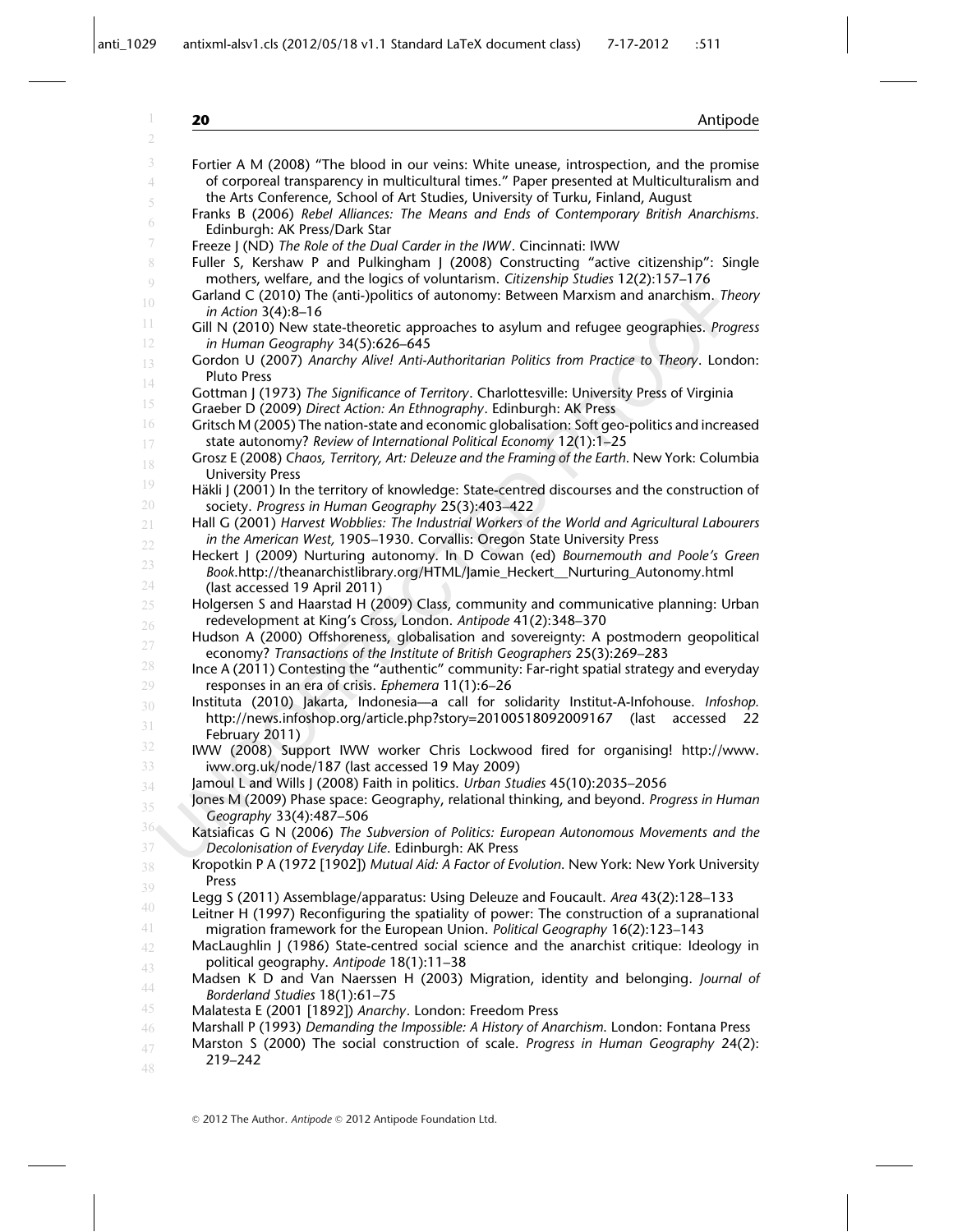| In the Shell of the Old<br>21                                                                     |
|---------------------------------------------------------------------------------------------------|
|                                                                                                   |
| Massey D (1994) Space, Place and Gender. Cambridge: Polity Press                                  |
| McCann E and Ward K (2008) Relationality/territory: Toward a conceptualisation of cities in       |
| the world. Imagining Urban Futures, Working Paper 6. Manchester: University of Manchester         |
| McConnell F (2010) The fallacy and the promise of the territorial trap: Sovereign articulations   |
| and geopolitical anomalies. Geopolitics 15(4):762-768                                             |
| McCoy J (2008) New social centre under siege. http://www.indymedia.org.uk/en/2008/01/             |
| 390114.html (last accessed 27 April 2011)                                                         |
|                                                                                                   |
| McDowell L (2009) Old and new European economic migrants: Whiteness and managed                   |
| migration policies. Journal of Ethnic and Migration Studies 35(1):19-36                           |
| McLaughlin P (2007) Anarchism and Authority: A Philosophical Introduction to Classical            |
| Anarchism. Aldershot: Ashgate                                                                     |
| Mountz A (2003) Human smuggling, the transnational imaginary, and everyday geographies            |
| of the nation-state. Antipode 35(3):622-644                                                       |
| Murdoch J (1997) Governmentality and territoriality: The statistical manufacture of Britain's     |
| "National Farm". Political Geography 16(4):307-324                                                |
| Neilson B and Rossiter N (2006) Towards a new anthropology of new institutional forms.            |
| Ephemera 6(4):393-410                                                                             |
|                                                                                                   |
| Notes from Nowhere (2003) Autonomy: Creating spaces for freedom. In Notes from Nowhere            |
| (eds) We are Everywhere: The Irresistible Rise of Global Anticapitalism (pp). London: Verso       |
| Oswick C, Keenoy T W and Grant D (2003) Discourse, organisations and organising:                  |
| Concepts, objects and subjects. Human Relations 53(9):1115-1123                                   |
| O Tuathail G (1998) Political geography III: Dealing with deterritorialisation. Progress in Human |
| Geography 22(1):81-93                                                                             |
| Painter J (2006) Prosaic geographies of stateness. Political Geography 25(7):752-774              |
| Painter J (2010) Rethinking territory. Antipode 42(5):1090-1118                                   |
| Pickerill J and Chatterton P (2006) Notes towards autonomous geographies: Creation,               |
| resistance and self-management as survival tactics. Progress in Human Geography                   |
|                                                                                                   |
| 30(6):730-746                                                                                     |
| Price W (2007) The Abolition of the State: Anarchist and Marxists Perspectives. Bloomington:      |
| Authorhouse                                                                                       |
| Reid-Henry S (2010) The territorial trap fifteen years on. Geopolitics 15(4):752-756              |
| Rocker R (2004 [1938]) Anarcho-Syndicalism: Theory and Practice. Edinburgh: AK Press              |
| Rocker R (2005 [1956]) The London Years. Oakland: AK Press                                        |
| Rose-Redwood RS (2006) Governmentality, geography and the geo-coded world. Progress in            |
| Human Geography 30(4):469-486                                                                     |
| Roy O (2004) Globalised Islam. London: Hurst                                                      |
| Ruggiero V (2000) New social movements and the "Centri Sociali" in Milan. The Sociological        |
| Review 48(2):167-185                                                                              |
| Sheehan S M (2003) Anarchism. London: Reaktion                                                    |
|                                                                                                   |
| Taylor P J (1995) World cities and territorial states: The rise and fall of their mutuality. In   |
| P Knox and P J Taylor (eds) World Cities in a World System (pp). Cambridge: Cambridge             |
| <b>University Press</b>                                                                           |
| Thompson F W and Bekken J (2005) The Industrial Workers of the World: Its First One Hundred       |
| Years. Cincinnati: IWW                                                                            |
| Valentine G (2007) Theorising and researching intersectionality: A challenge for feminist         |
| geography. The Professional Geographer 59(1):10-21                                                |
| Van Houtum H, Kramsch O T and Zierhofer W (eds) (2005) B/Ordering Space. Aldershot:               |
| Ashgate                                                                                           |
|                                                                                                   |
| Vila P (1999) Constructing social identities in transnational contexts: The case of the US-       |
| Mexico border. International Social Science Journal 51:75-87                                      |
| Wellbrook C (2009) Seething with the ideal: Galleanisti and class struggle in late nineteenth-    |
| century and early twentieth century USA. WorkingUSA 12(3):403-420                                 |
| Yiftachel O (2006) Ethnocracy: Land and Identity Politics in Israel/Palestine. Philadelphia:      |
| University of Pennsylvania Press                                                                  |
|                                                                                                   |
|                                                                                                   |
|                                                                                                   |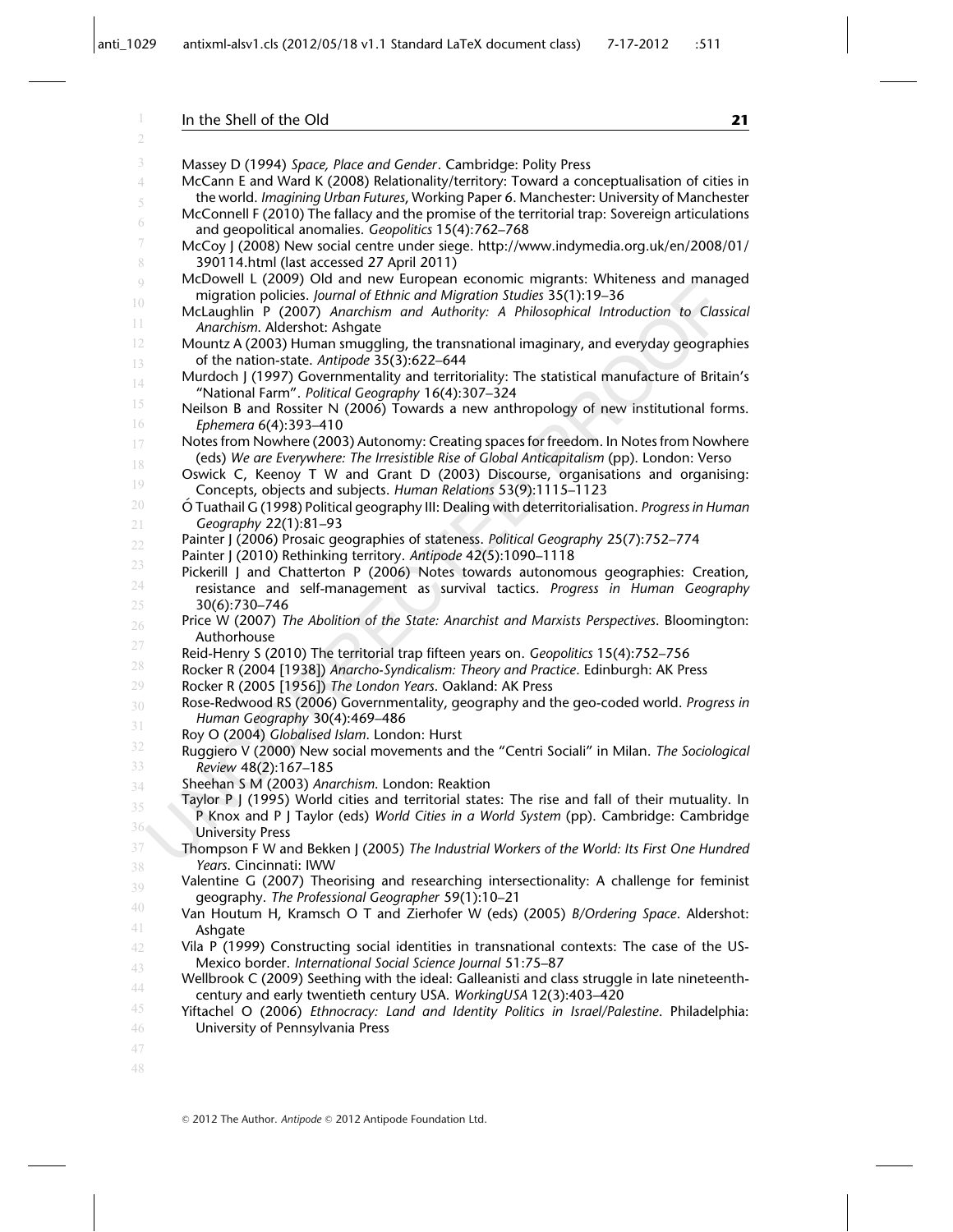#### **Query**

Journal: ANTI Paper: anti\_1029

Dear Author

During the copy-editing of your paper, the following queries arose. Please respond to these by marking up your proofs with the necessary changes/additions. Please write your answers on the query sheet if there is insufficient space on the page proofs. Please write clearly and follow the conventions shown on the corrections sheet. If returning the proof by fax do not write too close to the paper's edge. Please remember that illegible mark-ups may delay publication.

| Query            | Query                                                                                                                                                                                                                                                                                                                                                                                                                                                                                                                                                                                                                                                                                                                                                                                                                              | <b>Remarks</b> |
|------------------|------------------------------------------------------------------------------------------------------------------------------------------------------------------------------------------------------------------------------------------------------------------------------------------------------------------------------------------------------------------------------------------------------------------------------------------------------------------------------------------------------------------------------------------------------------------------------------------------------------------------------------------------------------------------------------------------------------------------------------------------------------------------------------------------------------------------------------|----------------|
| <b>Reference</b> |                                                                                                                                                                                                                                                                                                                                                                                                                                                                                                                                                                                                                                                                                                                                                                                                                                    |                |
| Q <sub>1</sub>   | Please give reference details for<br>Koefoed and Simonsen (2007).<br>Papastergiadis (2000), Laurie<br>and Bonnett (2002), Bonefeld<br>(2004), Ó Tuathail (1999),<br>Newman and Paasi (1998),<br>Timothy (1995), Ex-Vortex OSC<br>(2007a), Van Naerssen et al<br>(2005), Franks (2010), Gordon<br>(2005). There is a text citation<br>for Taylor (1996): should this<br>be (1995) as per reference<br>list?There is a text citation<br>for Heckert (2009): should this<br>be (2005) as per reference<br>list?There is a text citation<br>for Taylor (1996): should this<br>be (1995) as per reference<br>list?Please cite the following<br>in the text or delete from<br>reference list: Dean (1999),<br>MacLaughlin (1986).Please give<br>page numbers for Berg and Van<br>Houtum (2003), Bigo and Guild<br>(2005), Taylor (1995). |                |